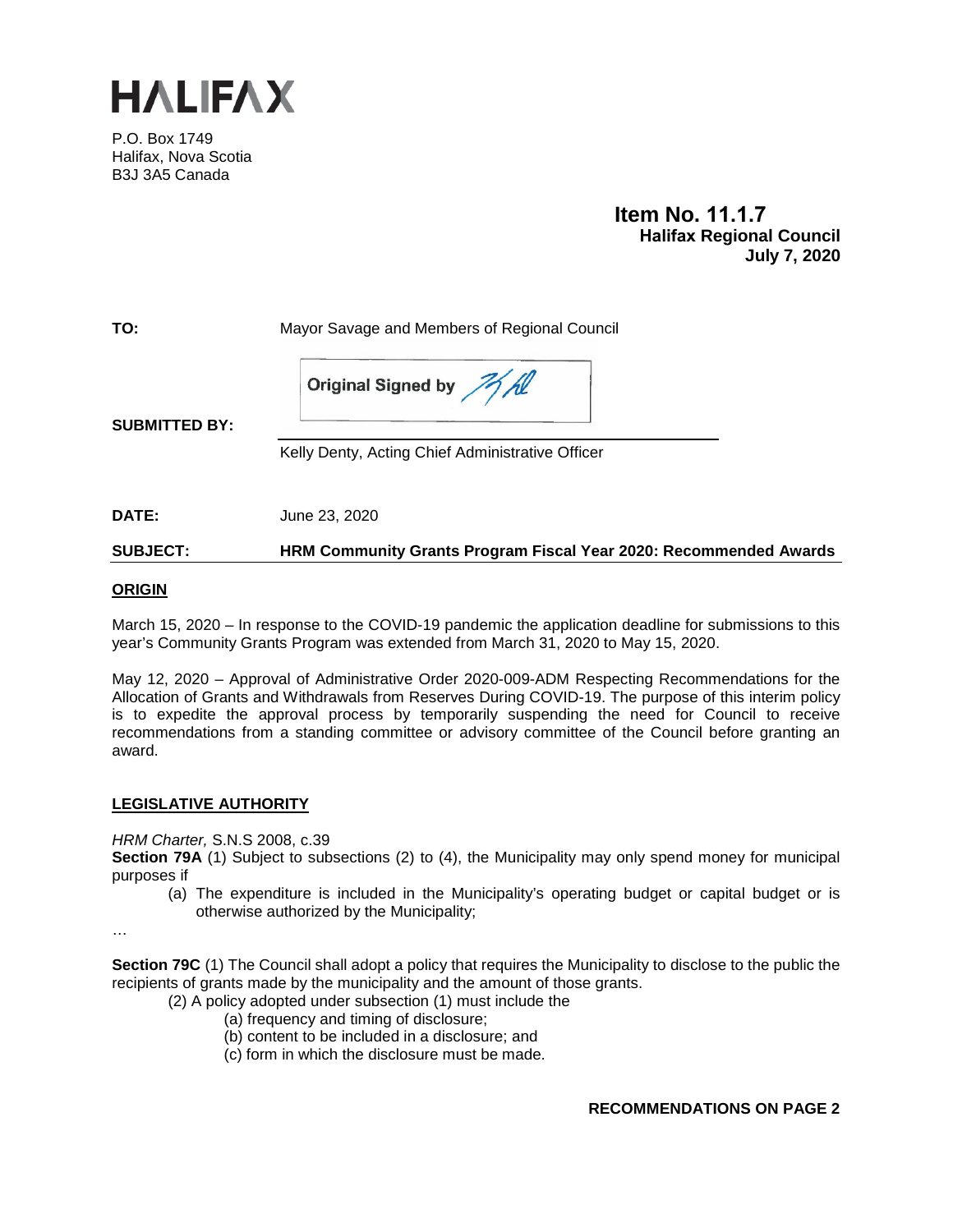(3) A policy adopted under subsection (1) may include any other matter that the Council considers necessary or reasonable to carry out effectively the intent and purpose of this policy.

*HRM Grants Committee Terms of Reference.* The duties of the HRM Grants Committee are to: 4.1 Advise Regional Council on all matters related to the allocation of grants, as defined by Regional Council.

• *Administrative Order 2020-009-ADM Respecting Recommendations for the Allocation of Grants and Withdrawals from Reserves During COVID-19.*

#### **RECOMMENDATION**

It is recommended that Regional Council:

- 1. Suspend the Rules of Procedures under Administrative Order One the Procedures of the Council Administrative Order under Schedule 2 the Audit and Finance Standing Committee Terms of Reference; and
- 2. Approve forty-one (41) awards as detailed in Attachment 2 of this report, for a combined total of \$370,804 from Operating Account M311-8004 Community Grants.

#### **BACKGROUND**

HRM's Community Grants Program provides project-specific funding across eight (8) categories to eligible registered non-profit organizations and charities located within the geographic boundary of the Halifax Regional Municipality. There are two (2) categories of award: project grants up to \$5,000 and capital grants up to \$25,000. The program opens for applications in January and the submission deadline is March 31. In 2020, the application deadline was amended to May 15, 2020, and applications by email were accepted.

#### **DISCUSSION**

The 2020 Community Grants Program received a total of eighty-eight (88) applications by or post-marked May 15, 2020, and two (2) late applications for a combined total of \$1,048,223.10 in requests. The distribution of applications by funding category and proposed awards is summarized below in Table 1.

| Table 1: Distribution of Applications and Recommended Awards: Fiscal Year 2020 |                     |                                         |                                  |                                           |  |  |  |
|--------------------------------------------------------------------------------|---------------------|-----------------------------------------|----------------------------------|-------------------------------------------|--|--|--|
| <b>Funding Sector</b>                                                          | <b>Applications</b> | <b>Value of Requests</b><br>by Category | <b>Awards</b><br><b>Proposed</b> | <b>Value of Awards</b><br><b>Proposed</b> |  |  |  |
| Arts & Crafts                                                                  | 14                  | \$100,479.22                            | 6                                | \$23,500                                  |  |  |  |
| Diversity & Inclusion                                                          | 11                  | \$89,770.25                             | 2                                | \$3,097                                   |  |  |  |
| <b>Emergency Assistance</b>                                                    |                     |                                         | 7                                | \$105,520                                 |  |  |  |
| & Neighbourhood                                                                |                     |                                         |                                  |                                           |  |  |  |
| Safety                                                                         | 7                   | \$150,000.00                            |                                  |                                           |  |  |  |
| Environment                                                                    |                     | \$52,787.57                             | 2                                | \$30,000                                  |  |  |  |
| History                                                                        | 15                  | \$189,618.00                            | 9                                | \$65,383                                  |  |  |  |
| Housing                                                                        | 5                   | \$113,275.50                            | 5                                | \$72,929                                  |  |  |  |
| Leisure                                                                        | 11                  | \$124,512.52                            | 5                                | \$30,875                                  |  |  |  |
| Recreation                                                                     | 20                  | \$227,780.04                            | 5                                | \$39,500                                  |  |  |  |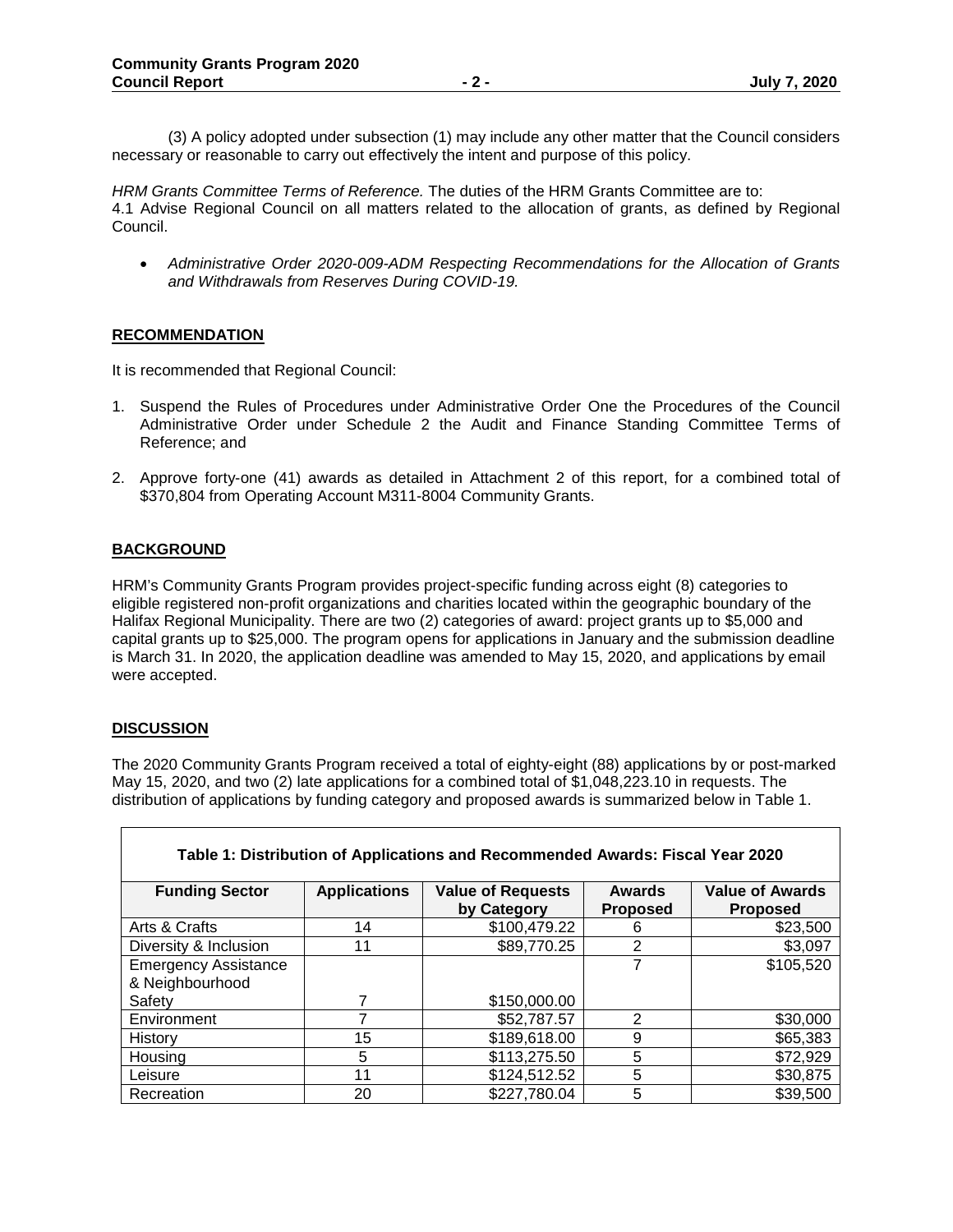| ומדרז<br>∼              | 90 | $\sim$ 1,048,223.10 $^+$<br><b>т.</b><br>ו מ- | A1. | \$370.804<br>-11-1 |
|-------------------------|----|-----------------------------------------------|-----|--------------------|
| the control of the con- |    |                                               |     |                    |

Note to Table 1.

Readers are cautioned that the initial number of applications to a funding sector may vary significantly from the number of awards due to the re-assignment of an application to another category when the project alignment is stronger. For example, three (3) applications to the Diversity & Inclusion category were re-assigned<sup>1</sup>. Typically, recommendations to decline funding include improvements to private or government property, unconfirmed funding or project commencement, business-related interests, or an applicant demonstrates limited fundraising from non-municipal sources. The applicant's financial capacity is also a factor. Individual applicants can request written feedback.

To address the COVID-19 pandemic the application deadline for the Community Grants Program was extended from March 31 to May 15, 2020. To accommodate closure of HRM offices and Customer Service Centres, and a slowdown in Canada Post deliveries, the option of submission by email was added. The challenges inherent in accepting applications by email will be examined further in relation to access to technology, risk, and the administrative implications.

A total of eighty-eight (88) applications were received or post-marked on May 15: 32% by March 31 and 68% by May 15, 202. Two (2) applications were received after the deadline for a total of ninety (90) applications. This year's program's uptake is slightly lower than the 2019 program (115) but higher than anticipated given constraints due to the COVID-19 pandemic. Although this year's program is consistent in that almost 40% of applications were submitted on the last day the overall quality may have been compromised by "last minute" preparations resulting in incomplete or ineligible submissions. It is unknown how many, if any, applicant organizations applied for and/or received federal assistance during the 3-month period March to May 2020 under the *Canada Emergency Wage Subsidy*, targeted additional funding to food banks, sexual assault centres, women's shelters, or organizations serving the homeless. This form of assistance was not identified in any of the applications for project-specific municipal grants.

In June 2020, the federal government announced the launch of the *COVID-19 Emergency Support for Cultural, Heritage and Sport Organizations* to support business continuity for eligible Canadian cultural, heritage and sport organizations. Of the \$500 million budget up to \$326.8 million will be distributed by Canadian Heritage: \$198.3 million to recipients of funding through existing federal programs and other organizations based on demonstrated financial need; \$72 million to the sports sector; \$53 million to the heritage sector through the federal Museums Assistance Program; \$3.5 million to projects funded under the Digital Citizens Initiative Program, \$55 million through the Canada Council for the Arts; \$115.8 million to be distributed through the Canadian Media Fund and Telefilm Canada<sup>[2](#page-2-1)</sup>. The application deadline for this "temporary" funding is September 1, 2020, Consequently, any assistance secured by eligible non-profit and charitable organizations located within HRM will not be known until the end of this calendar year.

While the economic impacts of the pandemic are almost universal in terms of lost revenue and employment some non-profit and charitable organizations have witnessed an increase in service demand during the provincial state of emergency and may also face a continuation or "spike" in demand as restrictions are gradually lifted. For example, food banks, mental health services, and support to victims of domestic abuse or the homeless. While complying with the program's funding priorities, these factors have been taken into consideration in this year's review. It is also anticipated that there could be a surge in applications for the 2021 program as organizations emerge from the health crisis phase of the pandemic and confront the longer-term economic recovery phase.

<span id="page-2-0"></span> <sup>1</sup> PAC Autism Nova Scotia Society was re-assigned to Recreation, La Cooperative Radio Halifax Metro to Arts & Crafts, and Canadian Mental Health Association: Halifax/Dartmouth to the Leisure category.

<span id="page-2-1"></span><sup>&</sup>lt;sup>2</sup> The balance remaining from the \$500 million allocation will be distributed on the basis of an assessment of need. See: [www.canada.ca](http://www.canada.ca/) for further details and online application.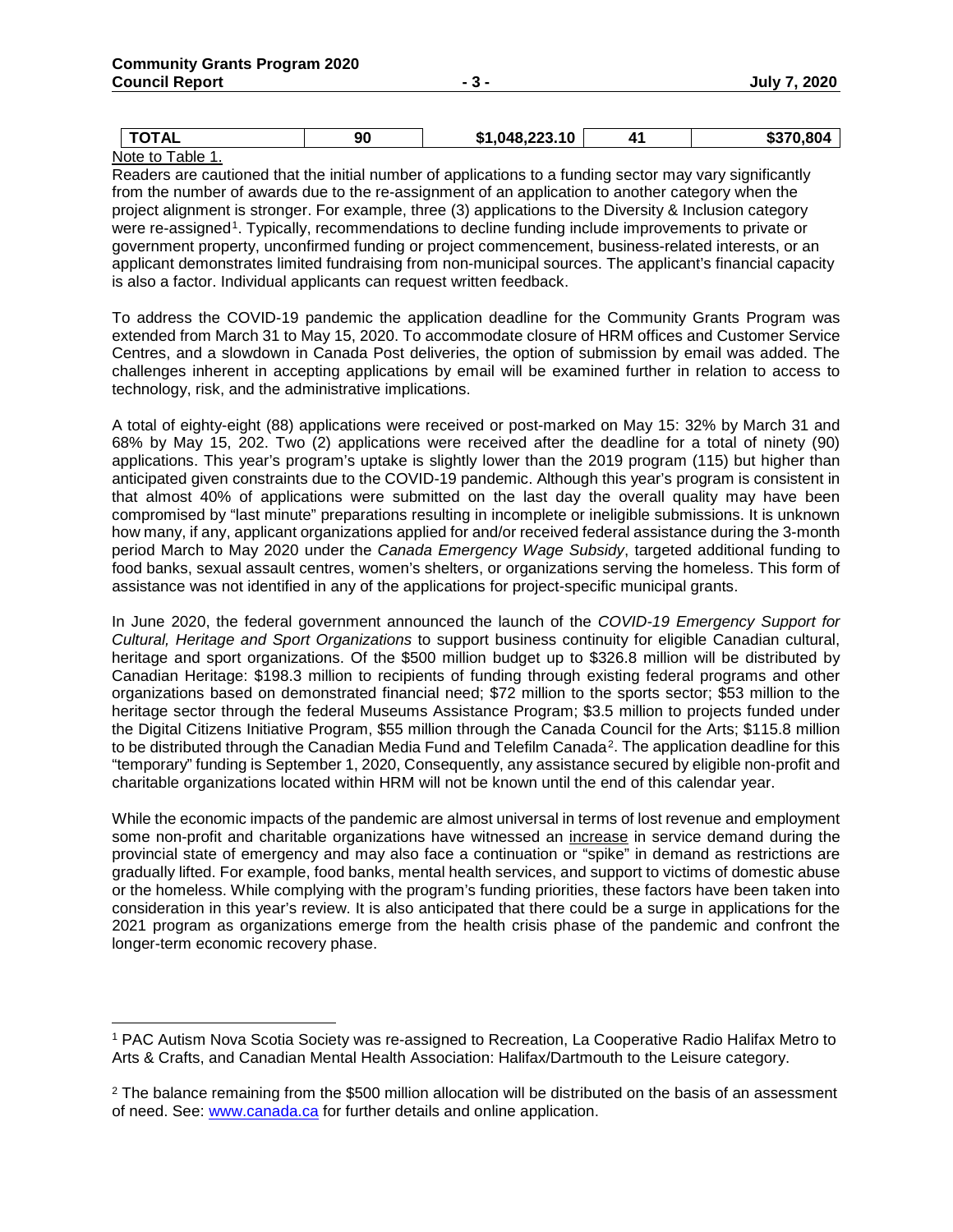#### **FINANCIAL IMPLICATIONS**

| Community Grants Program 2020 Budget M311-8004 | \$500,000   |
|------------------------------------------------|-------------|
| Less Proposed Awards (41)                      | (\$370,804) |
| <b>Balance</b>                                 | \$129,196   |

#### **RISK CONSIDERATION**

November 4, 2013 – Grants Committee approval of staff recommendations regarding default prevention and management practice for cash grants, tax relief, community property sales and leasing approved by the Audit & Finance Standing Committee at their meeting of November 20, 2013. An annual status report is tabled with the HRM Grants Committee to monitor default under the Community Grants Program.

The primary risks associated with cash grants are representational (accuracy of information), financial misappropriation or loss, and reputational risk to the Municipality.

#### **COMMUNITY ENGAGEMENT**

Information regarding program eligibility, application timelines, forms, applicant scoring, and previous awards are posted on the municipality's web site. Printed materials are also available through Customer Service Centres and the Corporate Call Centre. In 2020, meetings of the Grants Committee have been temporarily suspended due to the COVID-19 pandemic. Legislation mandates that municipalities notify the public of all grants.

#### **ENVIRONMENTAL IMPLICATIONS**

Not applicable.

#### **ALTERNATIVES**

- 1. Regional Council could overturn a staff recommendation to award or decline a grant, amend the value of award or the terms and conditions of funding.
- 2. Regional Council could refer an application to staff for further review. A referral allows for reconsideration in relation to any balance remaining in the 2020 program budget and other applicants as applicable. Given that all applications have been evaluated using the information provided by an applicant and any additional due diligence on the part of reviewers, referrals are strengthened if a rationale is provided.

#### **ATTACHMENTS**

- 1. Overview of Review Methodology.
- 2. Recommended Awards: 2020 Community Grants Program.
	- (i) Award Recommendations.
	- (ii) Table 2. Award Recommendations in Relation to Prior Year Awards (2016-2019).
- 3. Not Recommended for Funding: 2020 Community Grants Program.
- 4. Applications Ineligible for Consideration: 2020 Community Grants Program.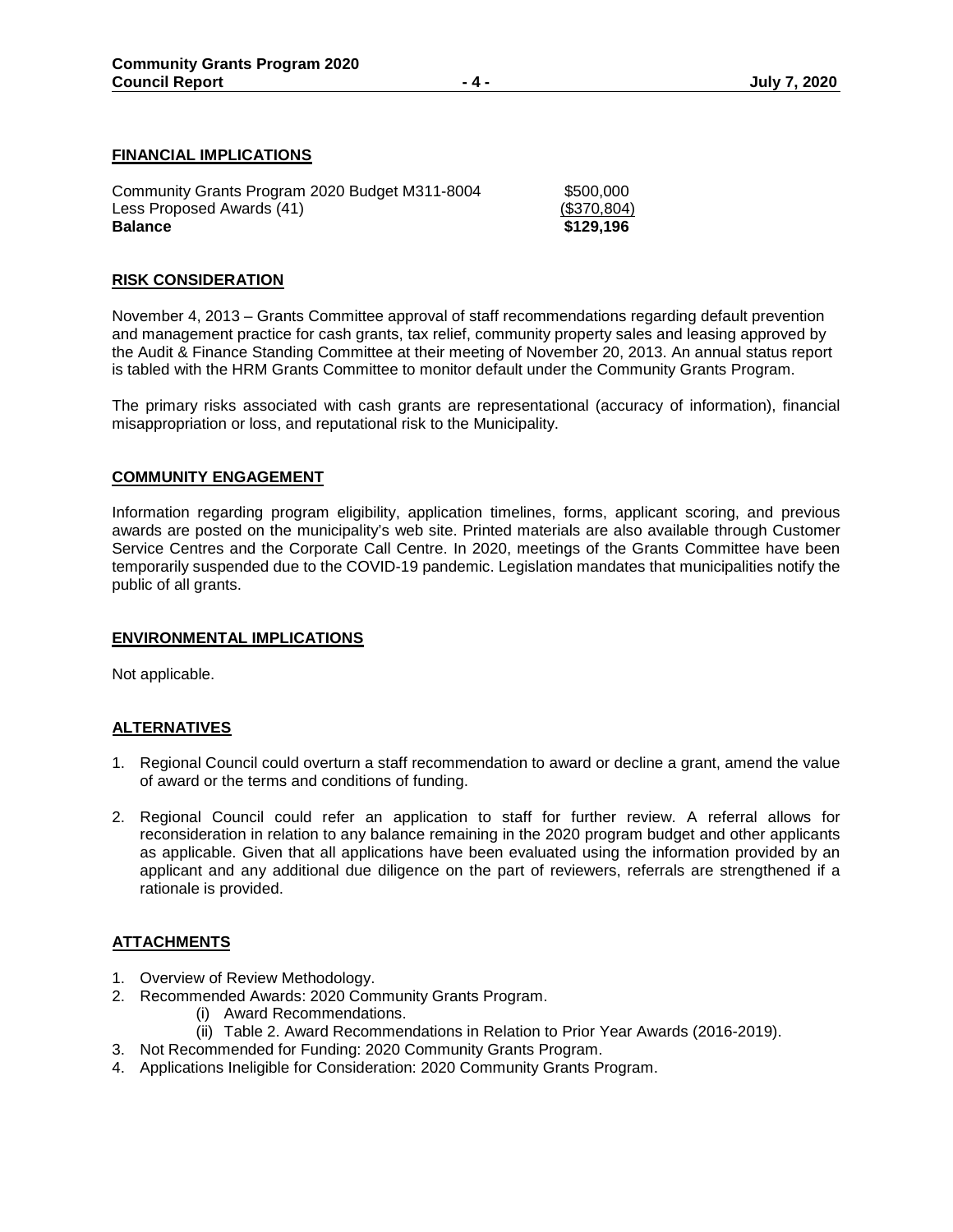A copy of this report can be obtained online at **halifax.ca** or by contacting the Office of the Municipal Clerk at 902.490.4210.

Report Prepared by: Peta-Jane Temple, Team Lead Grants & Contributions, FICT,902.490.5469; Peter Greechan, Community Developer Grants & Contributions, FICT, 902.490.7310.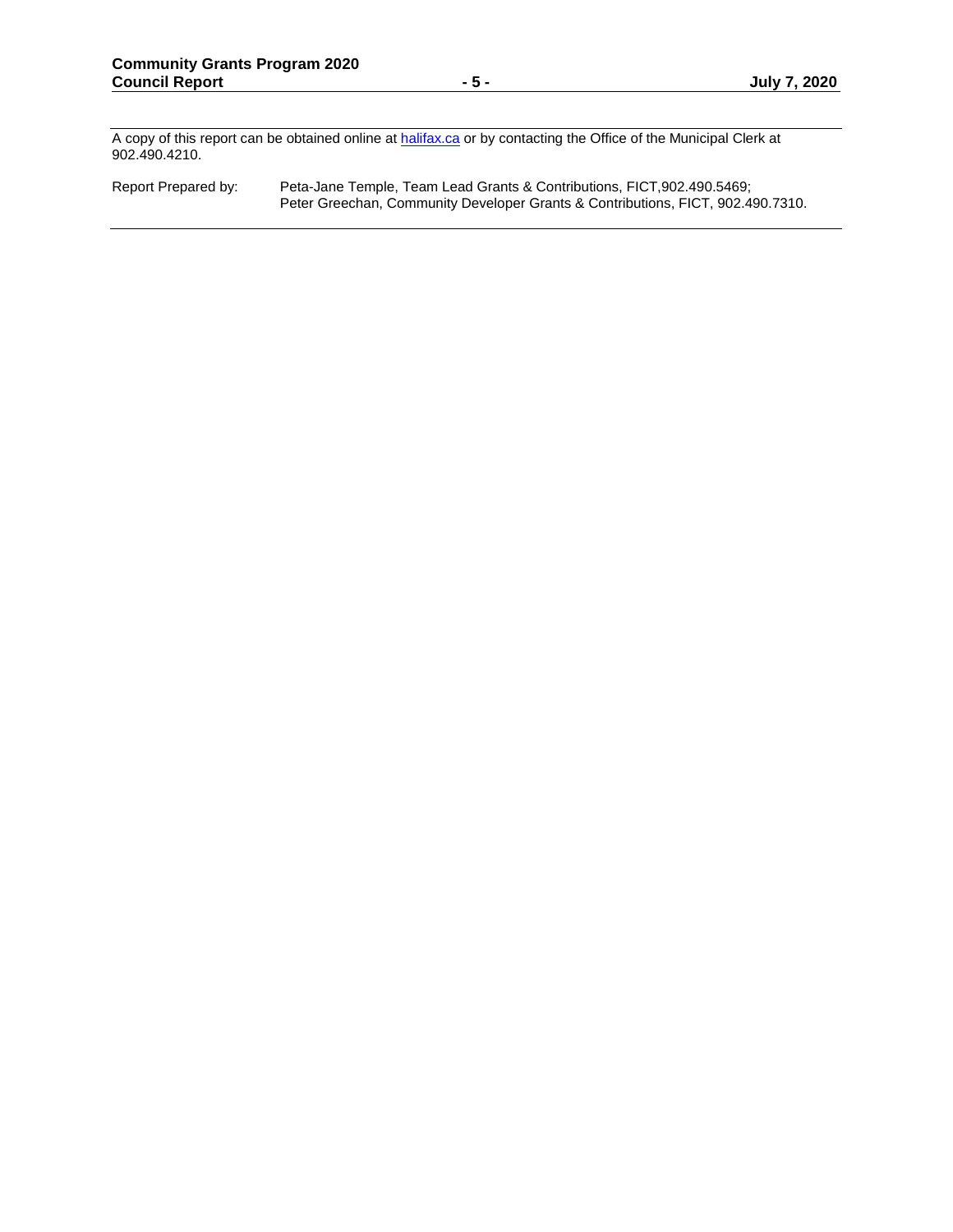## **Overview of Review Methodology**

Presently, the Community Grants Program comprises eight (8) funding categories each with its own funding priorities. Submissions are evaluated within each category using standardized weighting of scores as included in the program Guidebook (pp.6 and 8). The proposed awards are then moderated in relation to applicants within the same funding category and for consistency, in relation to the program's budget, prior grants to the same organization or project, and/or federal, provincial or municipal government funding. In the event a reviewer declares a conflict of interest the file is reviewed by a colleague. In general, a score of 50 points is considered the minimum funding threshold. Reviewers are expected to verify the information provided in the submission. The evaluation score does not correspond to the value of any award recommended.

Smaller organizations may not have the cash-flow or access to market financing to commence a project prior to the receipt of a grant. Therefore, few grants are awarded on a reimbursement basis but a grant may be held-back pending confirmation of an ability to proceed (financing from other sources, approvals etc) and an assurance that the project can be completed in a timely manner.

The following measures are aimed at reducing the risk of default.

- All applicants are screened for debt to the Municipality.
- Eligibility for funding is suspended if an applicant has not submitted a final report by March 31 or reporting is incomplete for a prior grant.
- Any carry-forward of a grant to the following fiscal year in order that a project can be completed is limited to one (1) year and the organization's eligibility for further funding is suspended.
- If the value of grant relies upon unconfirmed funding the value of award may be stated as a percentage of actual expenditures and/or up to a maximum amount. This approach is intended to prevent over-stated 'costs' or a subsequent modification to the project whereby HRM's grant is used fully and the applicant's stated cost-share is withdrawn or nominal.
- Perceived risk may be indicated by the descriptor "developmental grant" in cases where the applicant organization has no demonstrated record of program or service delivery or financial resources are modest.
- An organization<sup>1</sup> is eligible for only one  $(1)$  grant in any fiscal year.

 $\overline{a}$ 

<sup>1</sup> This restriction also applies to multiple applications using the same registration number (for example, local branches of the same organization).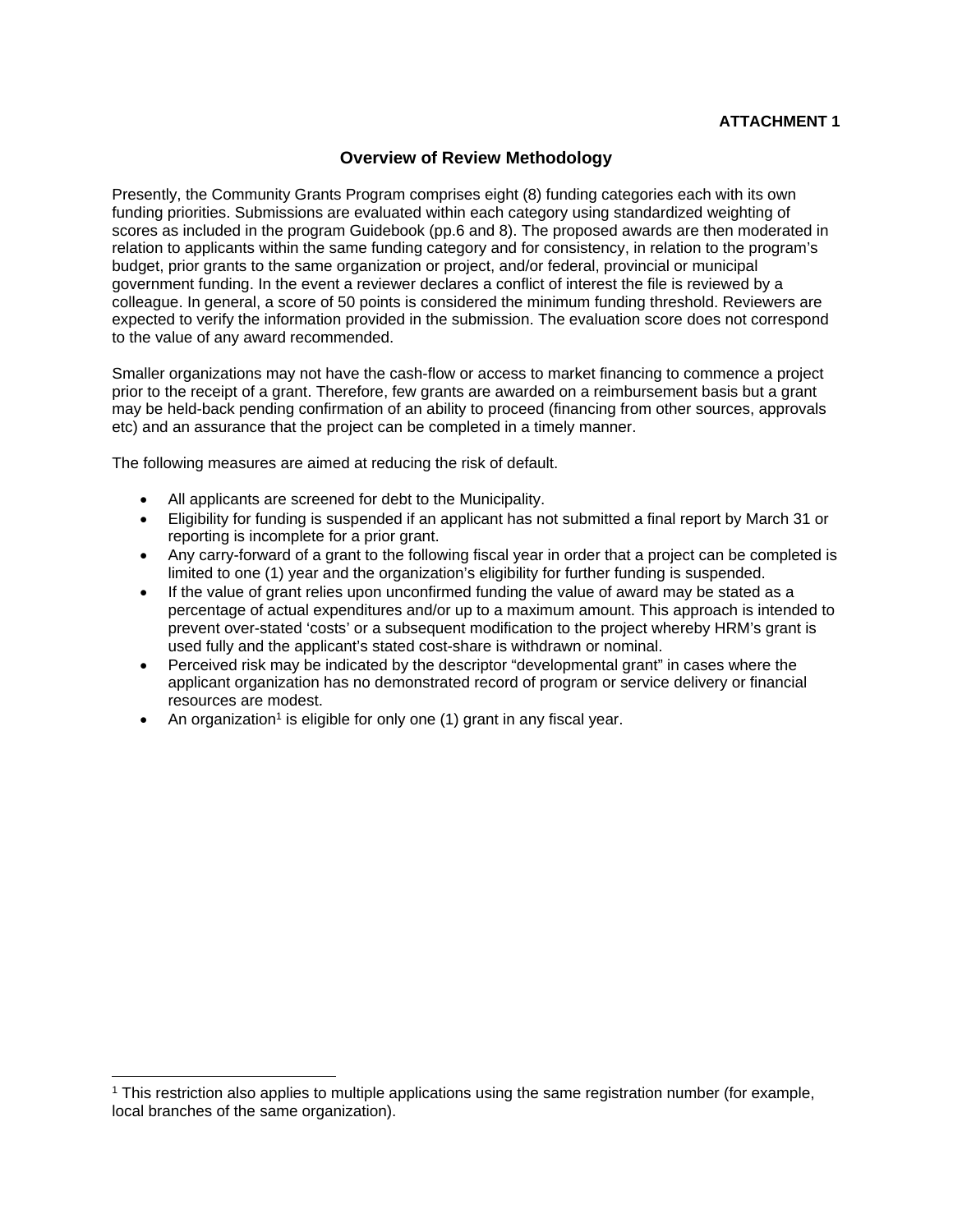## **Recommended Awards: 2020 Community Grants Program**

# **ARTS & CRAFTS**

The Arts & Crafts category focuses on projects undertaken by non-professional or pre-professional arts organizations that advance arts-based community engagement, the preservation or presentation of local art or craft traditions, or an issue-based participatory art-making process. Priority outcomes include selfrepresentation, cultural identity, and community-based art/craft amenities.

#### **Tier 1**

#### **1.Bedford Leisure Club – Bedford – Project Grant/Equipment**

Incorporated in 1978, the Club hosts assorted leisure activities, including the Bedford Leisure Club Orchestra and Choir. The Club operates in an HRM-owned facility located on the Bedford Highway and offers assorted activities such as cards, social events, and gardening workshops. Operations are entirely volunteer and sustained by membership dues and workshop fees. An occupancy agreement is under negotiation. A grant of \$1,322.22 is requested to fully fund the purchase of twenty-five (25) portable music stands; the equipment will be made available to other music groups who use the venue (Fiddlers Group, Highland Heritage, Just for Fun Music, and the Variety Music Group) and for off-site performances. *A grant of \$1,000 is recommended towards the purchase of music stands for the Bedford Leisure Club.*

#### **2.La Cooperative Radio Halifax Metro (OUI 98.5 FM) – Regional – Project Grant/Professional Fees**

Incorporated in 2003, the cooperative is a community radio station specializing in French language programming. Operations are sustained by volunteers and paid advertising. To strengthen the viability of the society the Board of Directors has initiated a plan to modernize technical capabilities, reduce operating costs, and enable home-based programming. A grant of \$5,000 is requested towards sound technician professional fees, Virtual Private Network connectivity to enable remote capacity, and to relocate the society's radio transmitter to broaden the broadcast catchment area. The applicant's cost-share is confirmed. *A grant of \$5,000 is recommended towards professional fees to implement technical upgrades to enhance OUI 98.5 FM broadcast capacity and reduce annual operating costs.*

Note: This application was re-assigned from the Diversity & Inclusion category based on programming content which includes music, literature, history and film reviews. In general, broadcasting is recognized as a cultural industry and included in statistical surveys on investment in cultural practices or arts.

#### **3.JRG Society for the Arts – Halifax/Dartmouth – Project Grant/Marketing**

The Society is a registered Canadian charity formed for the purpose of providing small grants to artists with a disability and to promote their work to a broader audience. The Society is in its formative stage and modest revenues are primarily donations, fundraising events, and project-specific government grants. A grant of \$5,000 is requested to fully fund upgrades to enhance the visual content of the Society's web site. As a registered charity the Society may apply to Revenue Canada for a partial HST rebate. *A grant of \$2,500 is recommended towards professional fees for a web site upgrade.*

#### **4.ScotianAires Barbershop Harmony Society – Regional – Project Grant/Equipment**

Incorporated in 1986, the ScotianAires are a women's cappella chorus. The Society is entirely volunteer and choral experience is not required; subsidized membership rates are available. Performances are offered for a nominal fee with a portion of the proceeds donated to local charities. A grant of \$5,000 is requested towards the purchase of "risers" costing \$16,000. Application has been made for federal government assistance, but the Society has committed to increase their cost-share if this funding is not received. Storage and insurance are confirmed. *A grant of \$5,000 is recommended towards the purchase of music risers for the ScotianAires women's chorus.*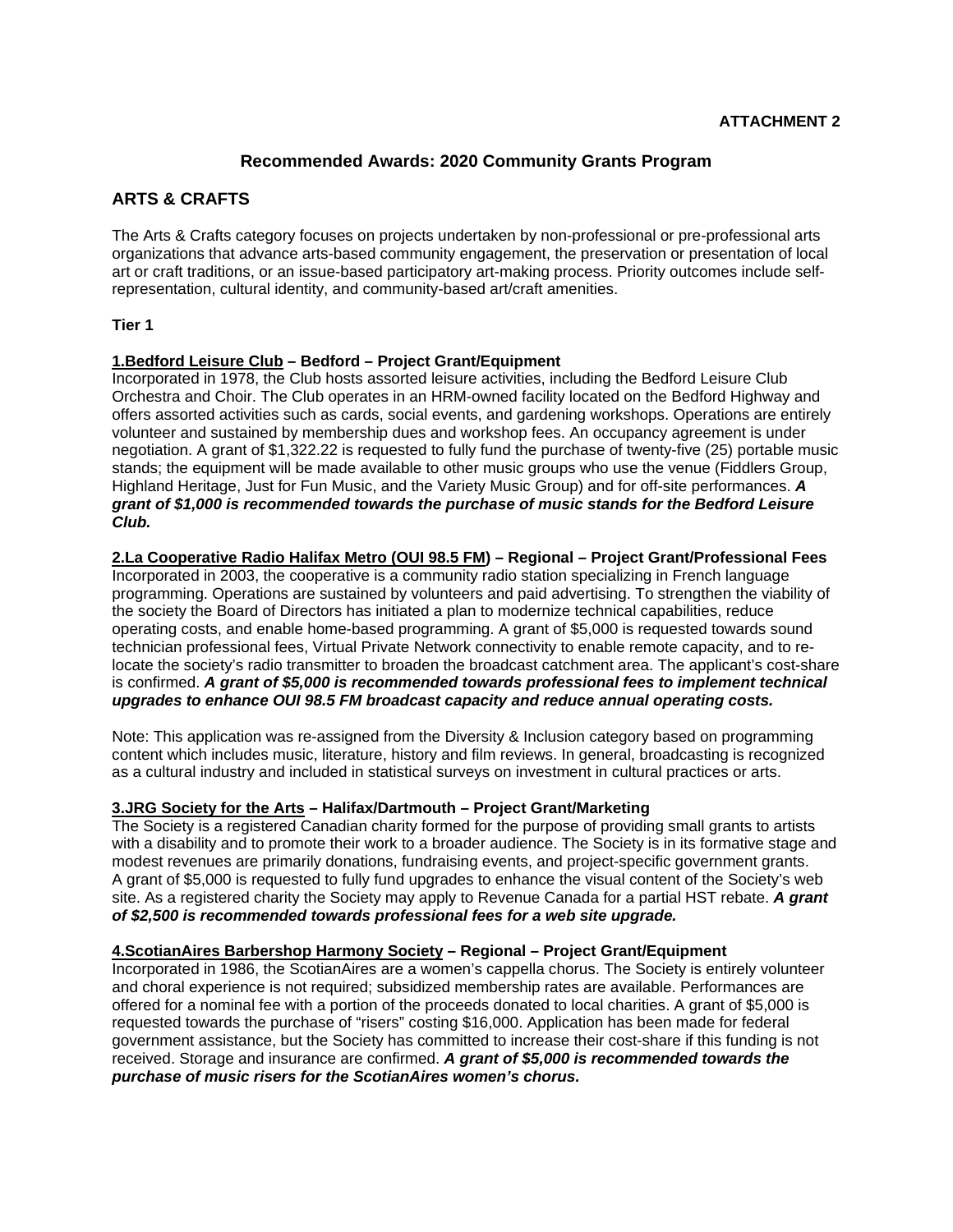#### **Tier 2**

#### **5.Ink Storm Screenprinting Society – Halifax – Project Grant/Equipment**

Established in 2009, the society's mandate is to offer resources to emerging artists and art enthusiasts. Amenities include affordable rental space, screen printing equipment, a kiln and meeting and events space. Revenues are well diversified with income from memberships, fundraising, workshops, events, and project-specific grants. The society wishes to convert a room in premises leased by the Society to establish a modest recording studio (total cost \$6,321). The suggested hourly rental rate is \$15 but paywhat-you-can is also an option. The project aligns with the sector's funding priorities in terms of developmental projects for non-professional or pre-professional artists, cultural identity and selfrepresentation. *A grant of \$5,000 is recommended towards the purchase of equipment to establish a small recording studio.*

#### **Tier 3**

#### **6.Scotia Chamber Players – Halifax – Capital Grant/Equipment**

Scotia Chamber Players is a registered Canadian charity and professional arts organization that promotes chamber music performance and training. The society is well known for its annual *Scotia Festival of Music* event and the *Music Room Chamber Players Series*, a 20-concert program of recitals by local and visiting professional musicians. Operations are funded through ticket sales, fundraising, corporate sponsorship, government operating and project grants, and municipal tax relief. A grant of \$5,000 is requested towards the purchase of a projector, a custom wall-mount and accessories for wireless presentations (total \$6,683.11). The projector costs over \$5,000 and qualifies as a capital grant (\$6,412+HST). The applicant's cost-share is confirmed. The addition of this equipment will enhance the facility's utility for a variety of professional and non-profit organizations and thereby earned revenues from rentals. *A grant of \$5,000 is recommended towards the purchase of a projector for the Music Room performance venue.*

## **DIVERSITY & INCLUSION**

The Diversity & Inclusion category encompasses organizations and projects serving individuals who face physical, financial, linguistic or attitudinal barriers to full participation in community activities typically available to members of the public. The program does not fund scholastic or vocational training (for example, educational upgrading, literacy, workshops, vocational skills, or employment readiness).

#### **Tier 2**

## **7.Petpeswick Yacht Club – East Petpeswick – Project Grant/Facility Upgrade (Inclusion)**

Founded in 1966, the Club own and operate a sailing club on Petpeswick Inlet to offer mooring, learn-tosail lessons, kayaking, and paddle boarding. The facility has a clubhouse, boat shed and launch, and a small beach. Membership fees are modest and include a social category. Operations are sustained by membership dues, facility rentals, program fees, and municipal tax relief. A grant of \$2,097 is requested to fully fund the purchase of materials for the construction of an accessibility deck and wheelchair ramp for the clubhouse's rear fire exit. The Club has secured in-kind corporate donations of equipment and labour. *A grant of \$2,097 is recommended to enhance accessibility and fire safety for the Petpeswick Yacht Club facility.*

#### **Tier 3**

#### **8.Alliance Francaise – Halifax – Project Grant/Program (Diversity)**

The society is a language school that provides online and classroom instruction in French and proficiency examinations. The organization's revenues are primarily tuition fees. In 2019, a free community program was launched called *Speak Dating*. Sessions are held once a month at the Halifax Central Library. Participants are paired to practice speaking French with a peer then rotate every seven minutes. The first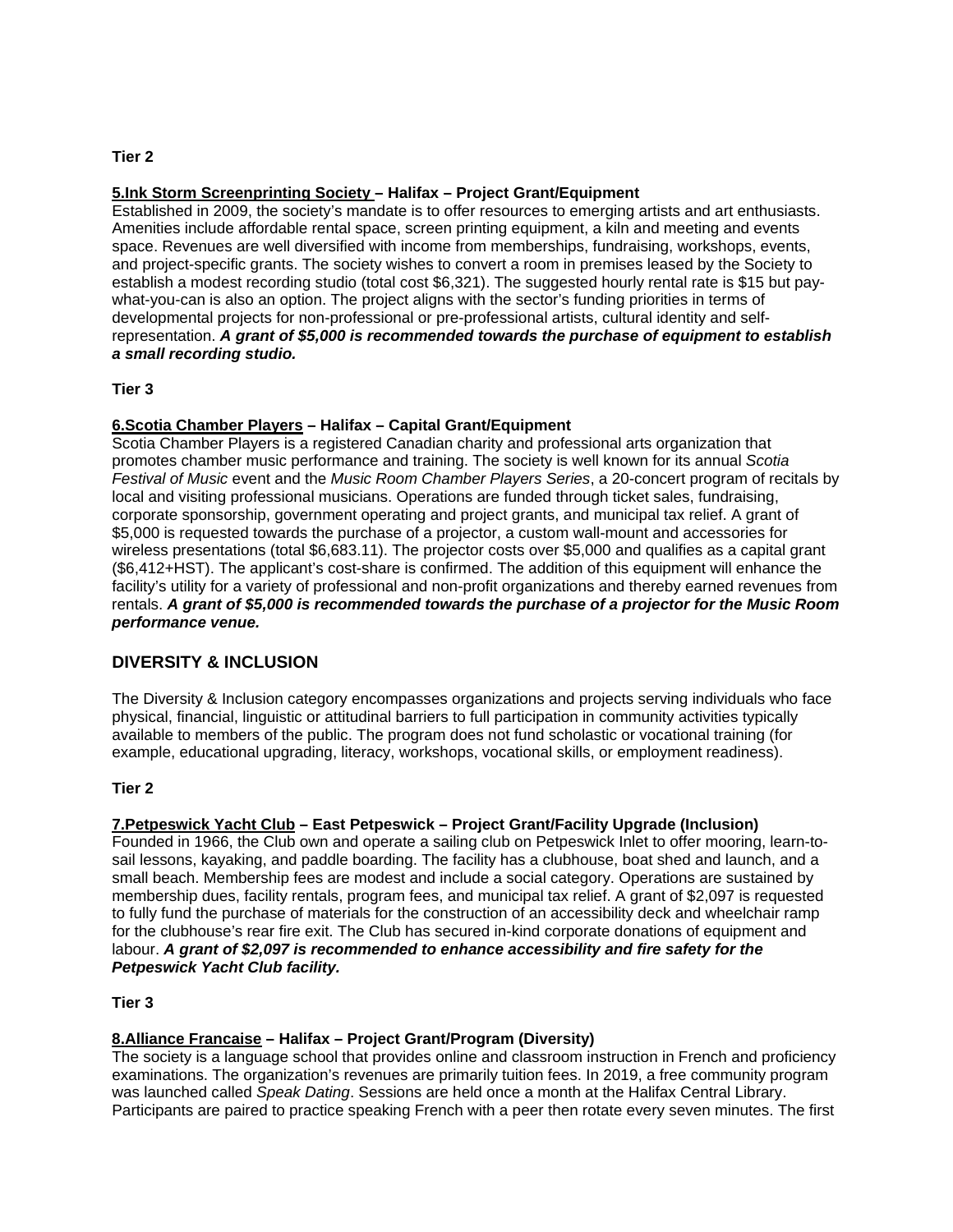half of the session is French, and the second half participants can experience another language (for example, Spanish, Gaelic, Arabic). In 2020, the society aim to expand the program to include the Keshan Goodman Library and the Woodlawn Library. The program budget is \$6,000 and the society has committed \$1,000 in "coordination" costs. Partial funding is recommended given that an ability to host this form of group activity will be constrained in 2020 and marketing was the only eligible expense. *A matching grant of \$1,000 is recommended towards marketing expansion of the Speak Dating language project.*

# **EMERGENCY ASSISTANCE & NEIGHBOURHOOD SAFETY**

Grants awarded under the Emergency Assistance & Neighbourhood Safety category support non-profit organizations in the provision of immediate aid to individuals and families in overcoming a critical event such as a man-made or natural disaster, the provision of subsistence aid (overnight or short-stay housing for the homeless or a food bank), and EMO comfort centres recognized by HRM Fire & Emergency Services.

## **Tier 1**

#### **9. Chezzetcook and District Lions Club – Head of Chezzetcook – Capital Grant/Building Upgrade: EMO Comfort Centre**

The Chezzetcook chapter of the Lions Club was established in 1984. The Club has a small membership which raises funds to support local community initiatives. In 1996, the Club acquired a former school from HRM to serve as a clubhouse and community hall. Operations are sustained by volunteer fundraising, events, meals, rentals, project-specific grants, and municipal tax relief. A capital grant of \$25,000 is requested to fully fund remodelling and upgrades to the facility's kitchen. As stated in the program guide (p.7) interior renovations (including cabinetry) are a lower funding priority. However, an inspection by the Nova Scotia Health Authority to confirm compliance with the requirements for a commercial-grade kitchen identified an issue with water quality. Funding is recommended to purchase and install a water purification system to remove trace arsenic. Potable water is a requirement for HRM EMO comfort centres. *A grant of \$3,220 is recommended to fully fund the purchase and installation of a water purification system for the Chezzetcook comfort centre.*

## **Tier 2**

#### **10.Trustees of Brunswick Street United Church: Brunswick Street Mission – Halifax – Project Grant/Building Upgrades**

The Brunswick Street Mission is an "outreach" ministry of the United Church of Canada that delivers a hot breakfast program 6 days a week to homeless and lower income individuals, operates a clothing bank, and serves as trustee for persons unable to manage their income or who do not have a bank account. Assistance can also be provided with income tax returns or applying for government benefits. The Mission is sustained by the church, donations and fundraising. A place of worship is exempt property tax under the Assessment Act. In 2020, the church will commence major renovations costing in excess of \$200,000<sup>1</sup>. A grant of \$5,000 is requested towards the purchase and installation of a security/telecom system and a new fire alarm panel (total cost \$7,327.24). As stated in the application; "*the goal and objective of this project can be summed up in a simple analogy; we want to welcome our guests to the living room instead of the basement. The renovations are planned so that we can offer our programs and services to anyone struggling with poverty within the Halifax Regional Municipality no matter their limitations".* Funding is recommended to support homeless persons and the addition of showers is a niche amenity not widely available. *A grant of \$5,000 is recommended towards upgrades to the Brunswick Street United Church towards security/telecom system upgrades to enhance services to homeless and lower income clients.*

<span id="page-8-0"></span><sup>&</sup>lt;sup>1</sup> This work includes partial demolition of interior walls and the addition of accessible bathroom and laundry amenities. Applications for the remodeling have been submitted to the provincial government, charitable foundations, and the United Church of Canada.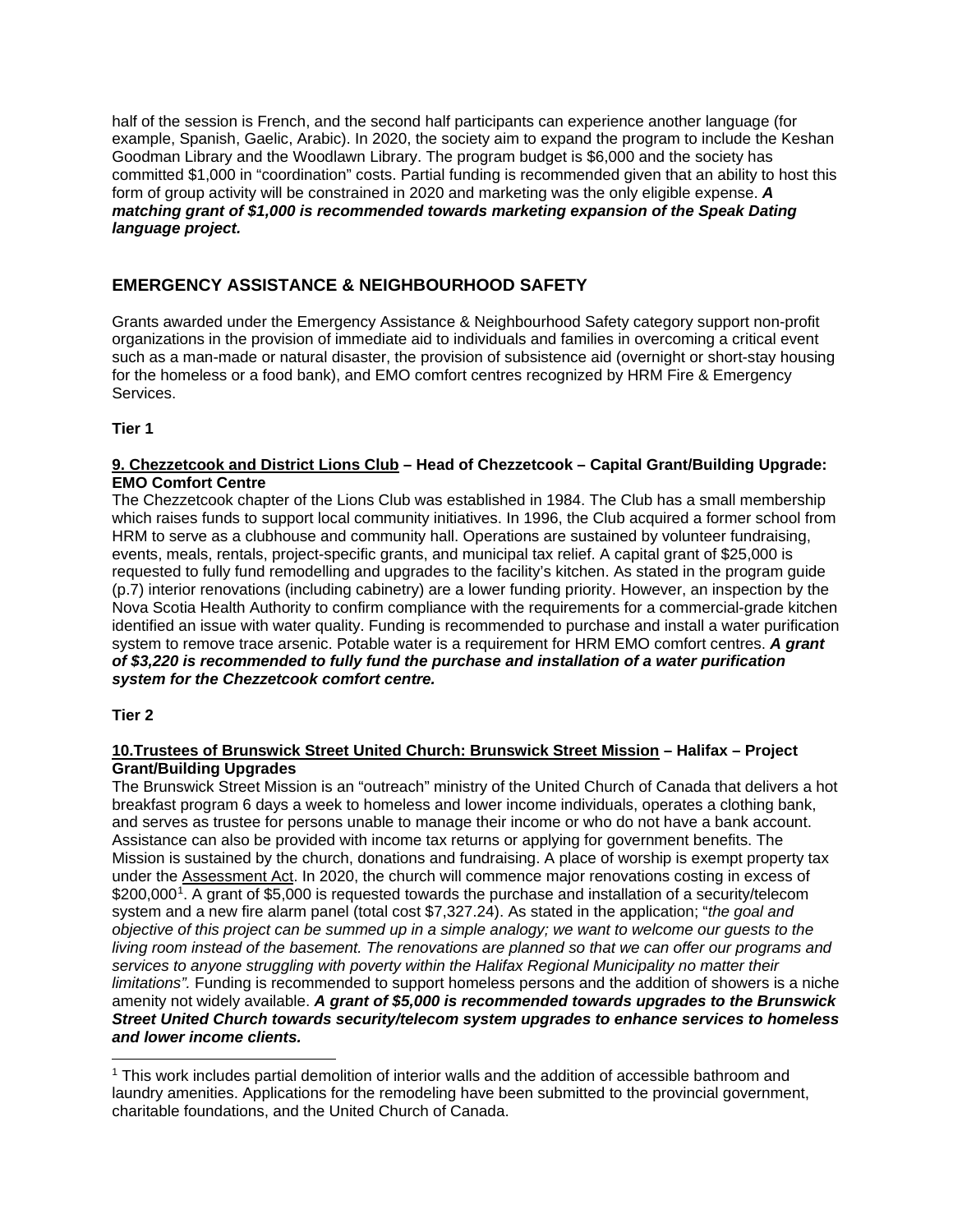## **11.Lake Echo Fellowship Baptist Church – Mineville – Capital Grant/Equipment: EMO Comfort Centre**

The Church is sustained by congregational offerings and is not assessed tax pursuant to the Assessment Act. The church building has a large gymnasium and ample meeting room and has been designated as an HRM EMO comfort centre to serve Mineville and Lake Echo. A capital grant of \$25,000 is requested towards the purchase and installation of a propane generator (total \$42,108.50 HST included). HRM assistance in the amount of \$10,000 is confirmed and the applicant's cost-share (\$7,108.50) is confirmed. As a registered Canadian charity, the church may apply to Revenue Canada for a partial HST rebate. *A capital grant of \$25,000 is recommended towards the purchase and installation of a propane generator for the Mineville/Lake Echo comfort centre.*

#### **Tier 3**

#### **12.Halifax Transition House Association – Dartmouth – Capital Grant/Site Development**

The Association is a registered Canadian charity that offers a range of support services to women and children leaving domestic violence. Operations are sustained by operating funding from the Nova Scotia Department of Community Services and the federal government, municipal tax relief, and annual fundraising. In 2017, the Association acquired land and commenced construction of a new, expanded facility to replace *Byrony House* expected to cost \$6.5 million. The need for this facility was demonstrated by the temporary closure of the Halifax premises in 2019 due to persistent problems with the building's condition. A grant of \$25,000 is requested towards the development of an enclosed play area at a projected cost of \$85,960. A donation and government grants totalling \$60,000 are confirmed. The area will be enclosed for the safety of the facility's residents. As a registered charity the Association can apply to Revenue Canada for a partial HST rebate. *A capital grant of \$15,000 is recommended towards the development of a playground for the new Bryony House women's shelter.*

#### **13.Metro Food Bank Society Nova Scotia – Regional/Dartmouth – Capital Grant/Equipment**

When the Society was established in 1984 it primarily served the urban Halifax area but has since grown to encompass a network of food banks throughout Nova Scotia supported by a centralized food distribution facility in Burnside Industrial Park, Dartmouth. Operating under the name *Feed Nova Scotia* the Society collects and distributes food to 144 member agencies including food banks, shelters, drop-in centres and feeding initiatives. Revenues are primarily donations, special events, grants, and municipal tax relief. In 2019, the estimated value of food distributed was \$11,130,571 and approximately 50% of recipients were located within HRM. A grant of \$25,000 is requested towards the purchase and installation of a generator for the food distribution warehouse costing \$64,995.71. The generator will be purchased from Heritage Gas who will contribute \$35,000 in support of the project. In the event of an extended power outage fresh and frozen produce would not be lost. The Society's contribution is to pay the HST but as a registered Canadian charity a partial rebate may be received from Revenue Canada*. A capital grant of \$25,000 is recommended for the purchase and installation of a generator for Feed Nova Scotia's distribution centre in Dartmouth.*

#### **14.Royal Canadian Legion: Marine Branch #161/Nova Scotia and Nunavut Command of the Royal Canadian Legion – Gaetz Brook – Capital Grant/Accessibility: EMO Comfort Centre**

The Legion is incorporated by an Act of the Parliament of Canada (1948) and is exempt property tax under the Assessment Act. The Legion hall is sustained by bar sale revenues, hourly rentals, and gaming. Regular user groups include the *White Caps* seniors club and the facility is an EMO comfort centre. A capital grant of \$20,000 is requested to fully fund the purchase and replacement of three (3) exterior doors one of which would be equipped with automated door opener for access to the wheelchair ramp. Partial funding is recommended to target only incremental upgrades that directly relate to an EMO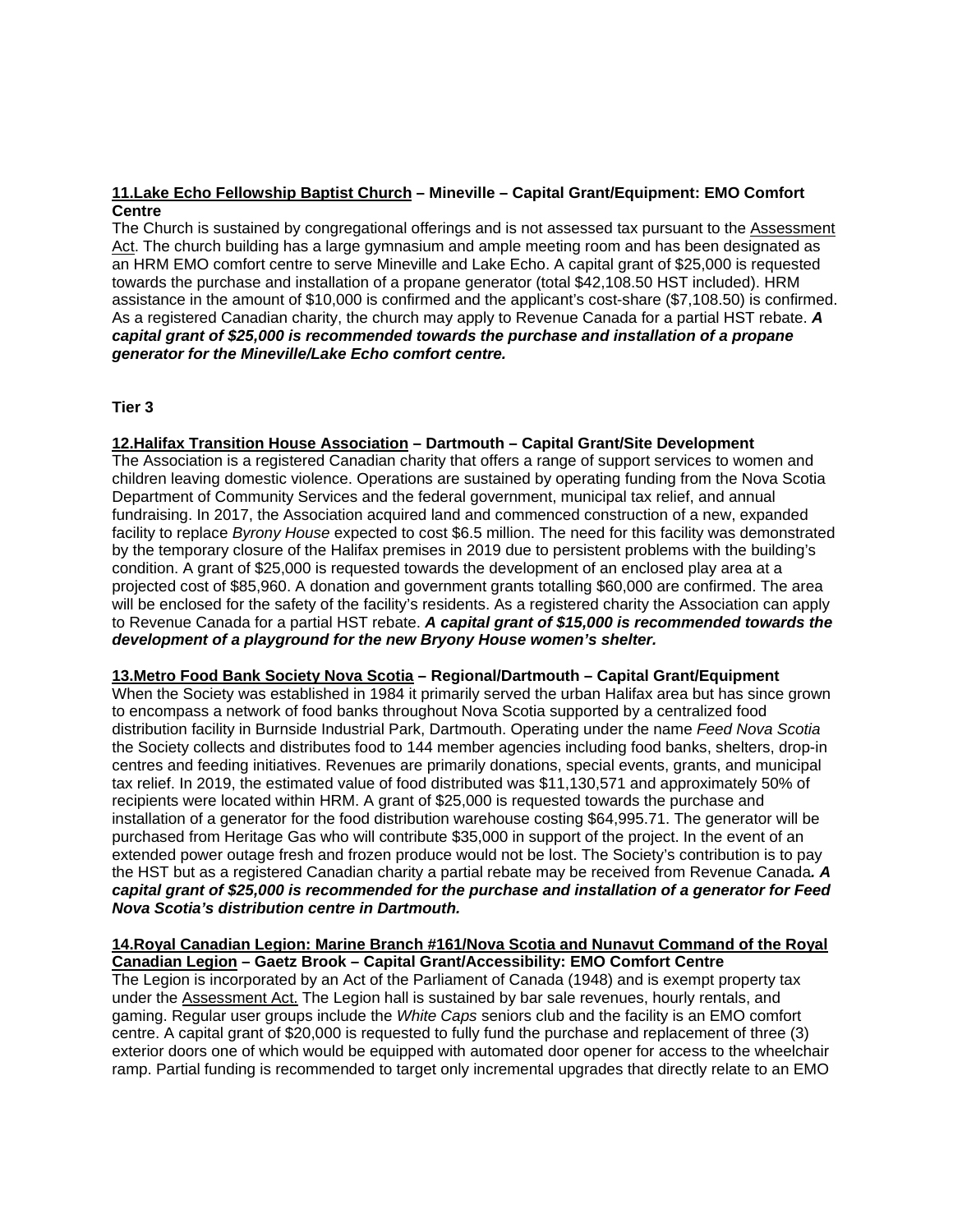centre; which in this particular case is the facility's accessibility[2](#page-10-0). *A capital grant of \$7,300 is recommended towards the purchase and installation of an exterior door equipped with an automated opener for access to the Gaetz Brook comfort centre.*

## **15.Saint Leonard's Society of Nova Scotia – Halifax – Capital Grant/Building Upgrade**

Incorporated in 1968, the Society is a registered Canadian charity that provides support services, overnight shelter for the homeless, and housing for persons transitioning from correctional institutions to community placement. The Society own and operate six (6) properties in Halifax. Operations are sustained by the Nova Scotia Department of Community Services and Correctional Services Canada. HRM provides an annual property tax grant to all six (6) properties. A capital grant in the amount of \$25,000 has been requested towards the purchase and installation of a ventilation system and replacement board and batten siding, doors and windows for the *Sir Sanford Fleming House* (c.1860), a municipally registered heritage property. The total project costs are estimated to be \$135,488 of which \$100,000 has been confirmed through an Efficiency Nova Scotia grant. As a registered charity, the Society can apply to Revenue Canada for a partial HST rebate. The project is expected to reduce the shelter's annual utility costs. *A capital grant of \$25,000 is recommended towards energy efficiency upgrades to a transitional housing facility for men.*

Note: Although the property has heritage status this application has been reviewed under Emergency Assistance because most of the project costs relate to interior upgrades. HRM approval has been received with respect to exterior work (siding, windows, doors).

## **ENVIRONMENT**

The Environment category supports small-scale recycling and environmental monitoring projects, public education, protection or remediation of waterways, protection of wildlife habitat and endangered species, and community gardens. Animal control may be considered for stray, abandoned or feral domestic pets.

#### **Tier 2**

#### **16.Middle Musquodoboit Agricultural Society – Middle Musquodoboit – Capital Grant/New Building**

The Society was established under an Act of the Nova Scotia Legislature in 1909 for the purpose of promoting the agricultural heritage of the area and is widely recognized for its annual *Halifax County Exhibition* event which takes place on the Exhibition Grounds owned and operated by the society. The property is not assessed under the Assessment Act. Revenues are primarily event-related grants, facility rentals and project-specific grants. The site contains several buildings which are used throughout the year by local non-profit organizations for meetings, workshops, events, the 4-H Cub, the Valley Weeders garden club, a food bank, and a proposed new program called the *Thoughtful Food Project.* A capital grant of \$25,000 is requested towards demolition and replacement of one building that has been used for the *Halifax County Exhibition's* food-related competitions and displays, food preparation, and rentals. The total estimated project cost is \$56,000 and the Society has committed \$28,000 and applied for financial assistance through Agriculture & Agri-Food Canada. If federal funding is not received the project could be phased as funds permit. *A capital grant of \$25,000 is recommended towards construction of a new "Food Hall" on the Exhibition Grounds in Middle Musquodoboit. Excludes the purchase of new kitchen appliances.*

Note: This application was re-assigned from the Leisure category based on the building's function in relation to food production, cooking, and food security.

<span id="page-10-0"></span> $2$  The replacement of two exterior doors is a generic element and would be considered under the Leisure category (as per a community hall or a seniors' social club). The applicant could also make application to the Nova Scotia Department of Communities, Culture & Heritage under the Legion Capital Assistance Program.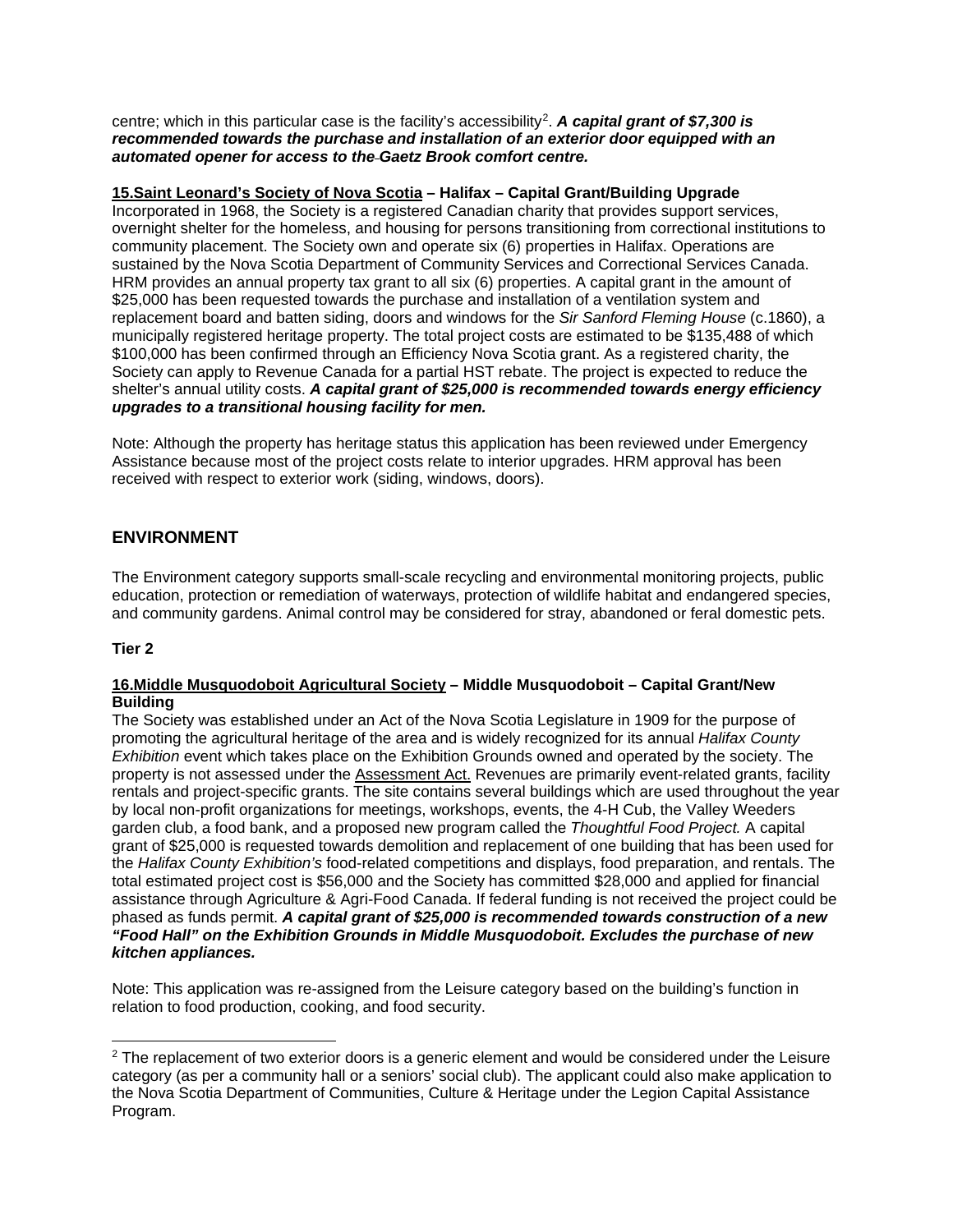#### **Tier 3**

#### **17.Nova Scotia Society for the Prevention of Cruelty – Dartmouth/Regional – Project Grant/Equipment**

The SPCA is a registered Canadian charity that advocates for animal rights and cruelty prevention, operates shelters for seized, surrendered or abandoned animals, and provides on-site education for current and future pet owners. Revenues are primarily from provincial and municipal government contracts, adoption fees, fundraising and donations. The Society receives municipal tax relief for two properties located in Dartmouth. A capital grant of \$6,979.99 is requested to full fund the purchase of holding kennels for cats. The Society's contribution is a partial HST rebate from Revenue Canada. Operations have been impacted by the COVID-19 pandemic in terms of an increased length of stay for animals sheltered prior to the state of emergency and restrictions on veterinary services. Economic hardship caused by the pandemic may also result in an increase in pet surrenders or fewer adoptions. Animal control services complement HRM's by-law enforcement role. *A capital grant of \$5,000 is recommended towards the purchase of replacement kennels for the SPCA animal shelter located at 5 Scarfe Court, Dartmouth.*

Note: the proposed grant is towards replacement equipment for the animal shelter owned and operated by the Society; funds are not to be expended in relation to the municipal animal shelter operated under contract to the Municipality.

## **HISTORY**

The History category encompasses community-based historical research, collections, and public presentation aimed at enhancing awareness of the region's physical and social development and distinct cultural identity. Awards towards the conservation of a registered heritage building or site are conditional upon the approval of HRM Planning & Development (Heritage). Priority outcomes include opportunities for self-representation, geographic and demographic inclusivity, authenticity, innovative presentation and interpretation.

#### **Tier 1**

#### **18.Association of Health Sciences Archives and Museums of Nova Scotia- Halifax - Project Grant/Interpretation**

Incorporated in 2011, the Association's mandate is to preserve the history of health sciences in Nova Scotia, notably medicine, nursing, dentistry and pharmacy. The society is entirely volunteer and sustained by membership dues. Artifacts and documents are stored and displayed in various hospital and university locations but the society is seeking a permanent repository to house the combined collection. In the interim, members want to enhance research and public access to the collection using the Internet. A grant of \$4,983 is requested to fully fund professional fees to photograph and digitize a select number of artifacts to be made available online. *A grant of \$4,983 is recommended for professional fees to photograph and digitize a collection of historical artefacts.*

#### **19.Historical Society of Fall River and Windsor Junction – Fall River/Windsor Junction – Project Grant/Marketing**

Incorporated in 2011, the Society maintains a small archive in the local community hall. This small, entirely volunteer group is sustained by membership dues, donations and fundraising. To recruit more members and publicize the group's activities the members have created a small color brochure. A grant of \$2,200 is requested to fully fund printing and distribution. As proposed, the grant is one-time: future reprints would be the responsibility of the society. *A one-time grant of \$2,200 is recommended towards printing and distribution of a self-promotional brochure.*

# **20. L'Acadie de Chezzetcook Association – West Chezzetcook – Capital Grant/Building Upgrade**

The Association is a registered Canadian charity that own and operate a community museum. The society receive an operating grant under the HRM Community Museums Grant Program (\$4,000 per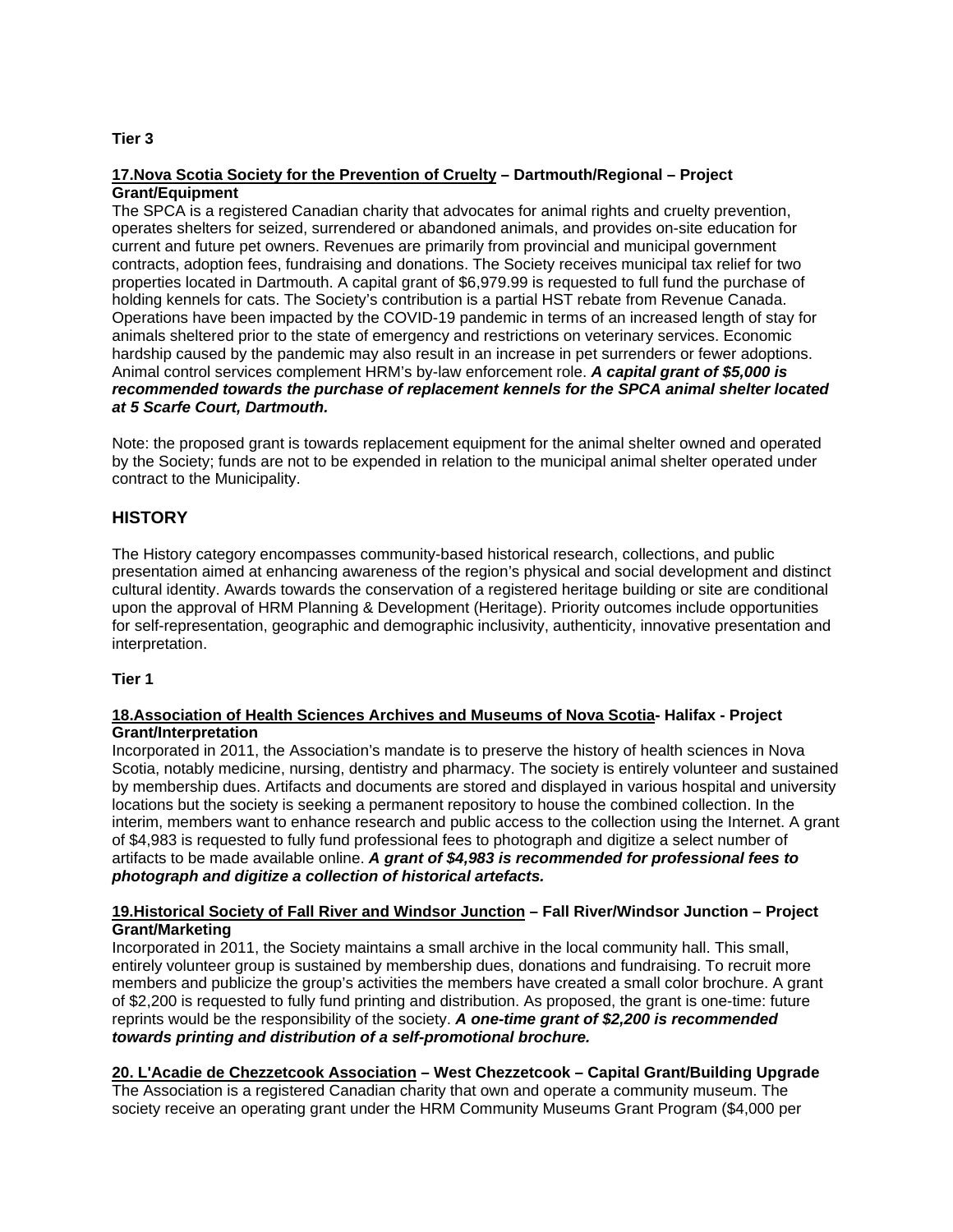annum), municipal events funding, and municipal tax relief. The Association does not receive any funding under the Nova Scotia Community Museums Assistance Program: most earned revenues are generated through event hosting and a commercial tenancy. A capital grant of \$6,230 is requested towards the purchase and installation of a "mini-split" heat pump in two (2) buildings owned and operated by the society (total \$10,230): *Le Grange* which is a large barn-like structure used for large-scale events and the *Tea Room* building which is leased to an unrelated third party. The aim of the project is to reduce annual operating costs and enhance rentals. The applicant's cost-share and an Efficiency Nova Scotia rebate are confirmed. As a registered charity the society is eligible to apply to Revenue Canada for an HST rebate. The project is expected to reduce utility costs. *A grant of \$5,200 is recommended to fully fund the purchase and installation of one (1) heat pump in the Le Grange building.*

## **21.Urban Farm Museum Society of Spryfield – Spryfield – Project Grant/Interpretation**

The Society is a registered Canadian charity that promotes the preservation of Spryfield's agricultural history and local food consumption using community and market gardens. Operations are sustained by product sales, donations, non-recurring project grants, and partial municipal tax relief. In 2019, the Society retained consultants to develop a strategic plan; the study identified the need for interpretive signage to communicate information on-site. A grant of \$5,000 is requested for the fabrication and installation of two (2) outdoor interpretive panels (total \$7,118.50). The Society's cost-share and property owner's consent are confirmed. As a registered charity the Society may apply to Revenue Canada for a partial HST rebate. *A grant of \$5,000 is recommended towards the fabrication and installation of two (2) interpretive panels describing the history of the former Kidston Farm site and buildings.*

## **Tier 2**

**22.Genealogical Association of Nova Scotia – Dartmouth/Provincial – Project Grant/Interpretation** The Association is a registered Canadian charity whose mandate is to foster the study of genealogy and preserve family history. Operations are self-sustained through membership dues, fundraising, and investment interest. A grant of \$4,000 is requested towards the conservation and digitization of an original copy of a map of Dartmouth produced in 1878 by Henry W. Hopkins, a land surveyor and engineer who created large maps and atlases of towns and counties in the United States and Canada. The 42"x58" map depicts property ownership and location and is a valuable resource for researchers. The grant is for professional fees for restoration and digital photography. A fully restored copy of the map will be donated to the Dartmouth Heritage Museum to enhance public access. The project aligns with the funding sector's priority in furthering authentic preservation of historical assets. *A grant of \$4,000 is recommended for the conservation and digitization of the Hopkins Map.*

## **23. Old Burying Ground Foundation – Halifax – Project Grant/Artifact Conservation: National Heritage Site**

The Foundation is a registered Canadian charity whose volunteers provide stewardship and raise funds to protect, preserve and promote the national, provincial and municipal heritage burial site owned by St. Paul's Anglican church. The cemetery is tax exempt under the Assessment Act. In addition to fundraising the Foundation is supported by an HRM operating grant for grounds maintenance and non-recurring project grants. A grant of \$4,770 is requested to fully fund the purchase of specialty metal brackets used to stabilize gravestones to prevent damage. As a registered charity the Foundation may apply to Revenue Canada for a partial HST rebate. *A grant of \$4,000 is recommended toward artifact protection in the Old Burying Grounds, a National Heritage Site.*

## **Tier 3**

#### **24. Dartmouth Non-Profit Housing Society – Dartmouth – Project Grant/Building Assessment: Registered Heritage Building**

The society own and operate an extensive portfolio of residential properties that provide housing to lower income individuals and families. Operations are largely self-sustaining through rental income with individual rent subsidies from Housing Nova Scotia. The Society receives municipal tax relief for their holdings. A grant of \$5,000 is requested to fully fund professional fees for an architectural and engineering assessment of the *Thomas Boggs-Lawrence Hartshorne House* (c.1837), a registered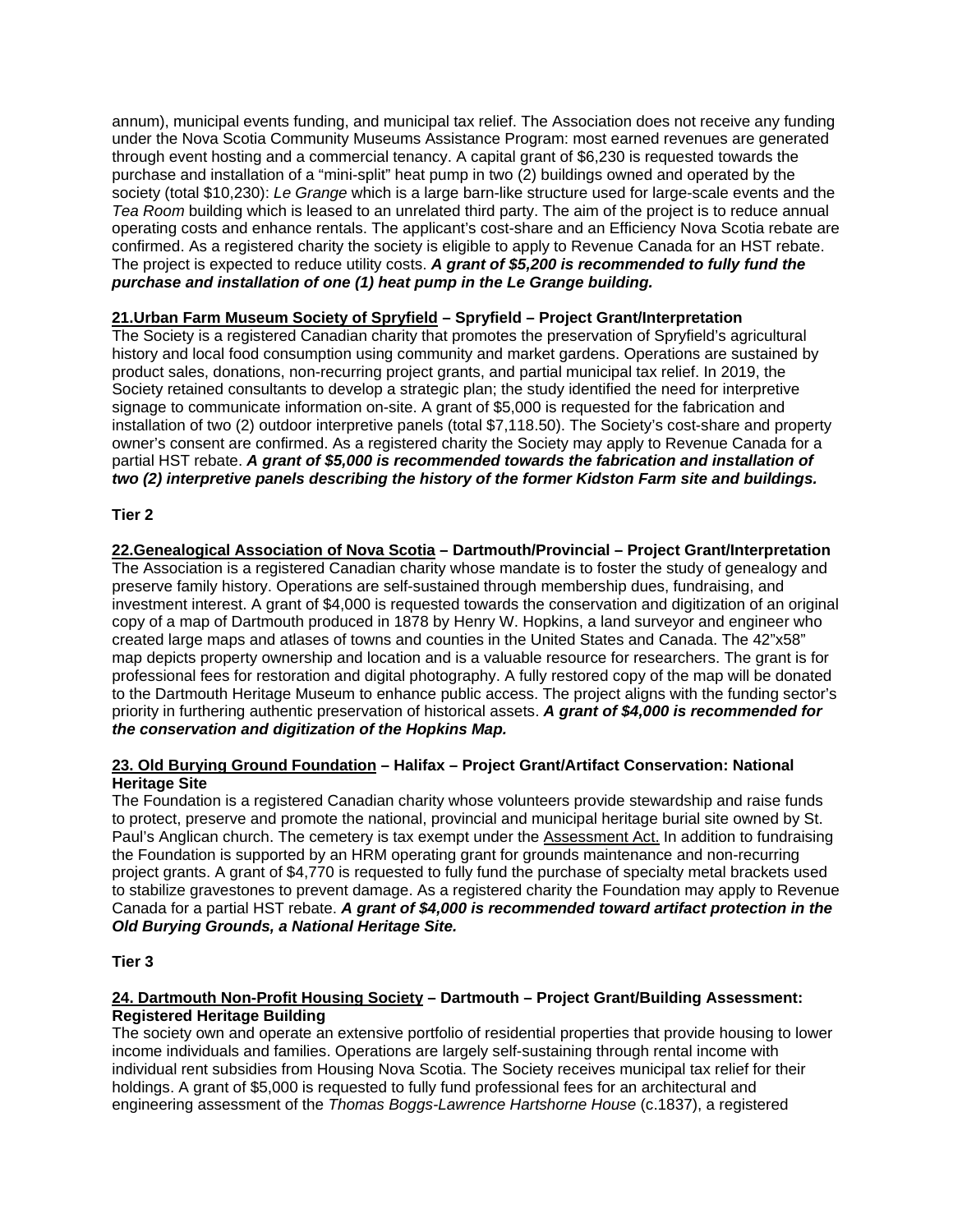heritage property used for administrative offices. The study findings will be used to develop a renovation plan and budget. *A grant of \$5,000 is recommended to fully fund professional fees to conduct a structural assessment of the Thomas Boggs-Lawrence Hartshorne House, a municipally registered heritage property.*

Note: This application was re-assigned from the Housing category based on the heritage status of the building and its' use as an administrative office including non-residential third party tenancy.

#### **25. Deep Water Church – Halifax – Capital Grant/Capital Improvement: Registered Heritage Building**

Deep Water Church is a religious organization and registered Canadian charity sustained by congregational offerings. As a place of worship, the property is exempt tax under the Assessment Act. In 2013, the church purchased the former North Street Disciples of Christ Church, a registered heritage property. The building was destroyed in the Halifax Explosion and re-built in 1920.In the last three years the church has invested heavily in capital repairs (approximately \$165,000) which has significantly improved the streetscape appearance of the property. A grant of \$18,435 requested to fully fund partial roof repairs (replacement shingles). Partial funding is recommended towards completion of the roof repair. *A capital grant of \$10,000 is recommended towards roof repairs to the former North Street Disciples of Christ Church, a registered heritage property.*

#### **26.Parish of St. George's Anglican Church – Halifax – Capital Grant/Building Repairs: National Historic Building**

St. George's Anglican Church is a religious organization and registered Canadian charity sustained by congregational offerings, facility rentals, and project-specific grants. As a place of worship, the building is exempt tax under the Assessment Act. *St. George's Round Church* (c.1800) is a cylindrical wooden structure in the Georgian style with Palladian features that is a designated a National Historic Building, and a provincial and municipal registered heritage property. A grant of \$25,000 is requested towards roof re-shingling: the total estimated cost is \$74,750. The applicant's cost-share is confirmed (\$34,750) and application has been made to the Anglican Foundation (\$15,000) but is unconfirmed. The project could be phased as funds permit. *A capital grant of \$25,000 is recommended for roof repairs to St. George's Round Church, a National Historic Building.*

# **HOUSING**

Funding priorities include housing for persons unable to secure appropriate accommodations in the open market and may require on-site or individual support services, and affordable rental options for lower income tenants. Priority may be given to projects that expand capacity through the creation of additional residential units or beds. Housing grants exclude private property ownership. Overnight short-stay shelters are included in the Emergency Assistance category.

#### **Tier 2**

**27. Halifax Peninsula Housing Co-Operative Limited – Halifax – Capital Grant/Building Repairs** Incorporated in 1982, the cooperative own and operate a portfolio of three (3) buildings with a total of ten (10) units. Operations are sustained by rental income and partial municipal tax relief. A capital grant of \$25,000 is requested towards the replacement of the fire escape for two (2) properties and associated minor upgrades (total cost \$30,245). The applicant's contribution of \$5,245 (18%) is confirmed. Code compliance and fire safety are stated priorities for the Housing funding category. *A capital grant of \$25,000 is recommended towards replacement fire escapes for two (2) for residential properties.*

## **28.Kabuki Housing Co-Operative Limited – Halifax – Project Grant/Building Repairs**

Incorporated in 1982, the cooperative own and operate an 8-unit apartment building. Operations are sustained by rental income with some tenancy income-tested and partial municipal tax relief. A grant of \$11,300 is requested to purchase and install eight (8) replacement windows, replacement fire extinguishers, smoke alarm wiring and hardware, and common area emergency exit lighting totalling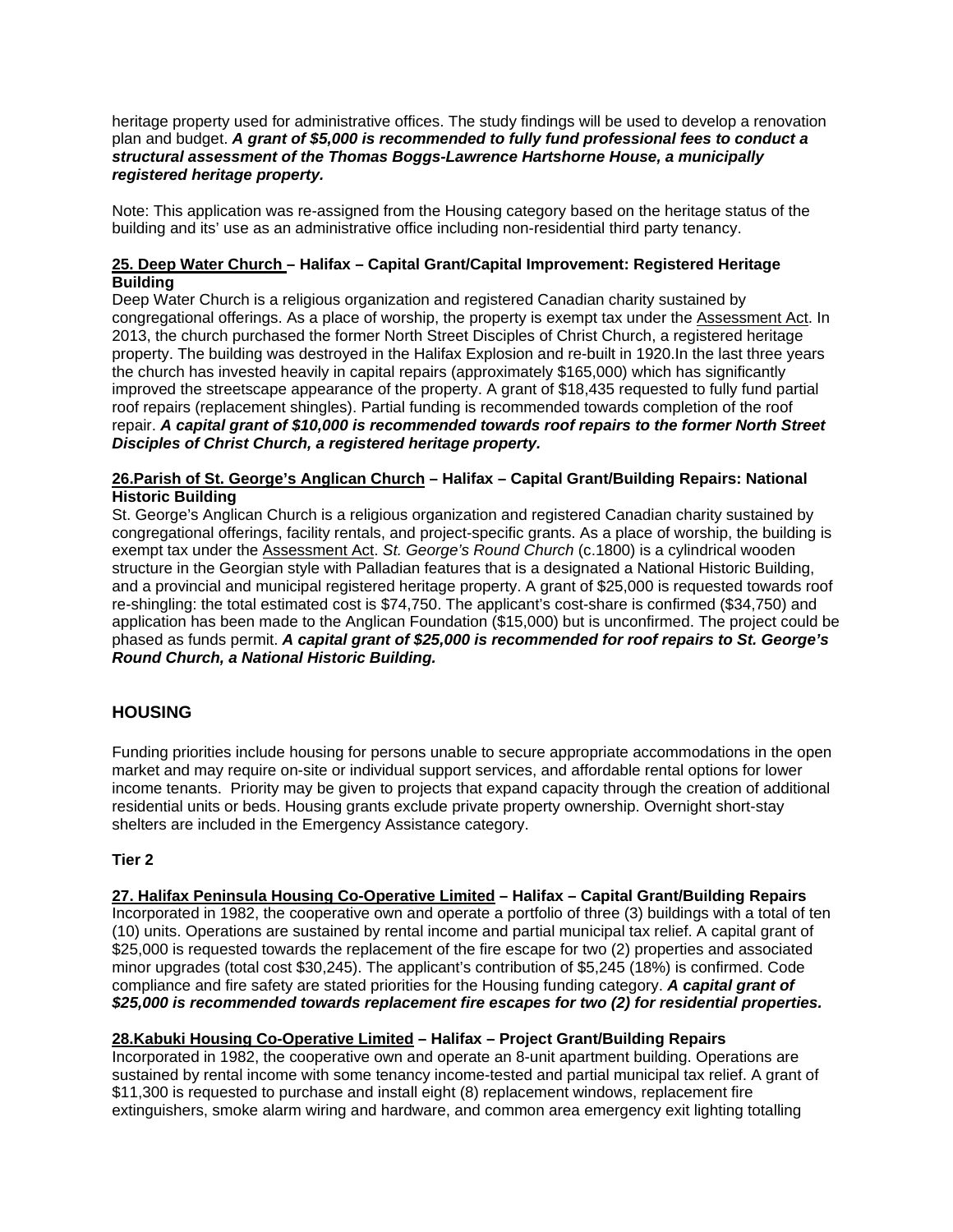\$12,151.80. An amount of \$148.20 for fire extinguisher inspection is ineligible. The applicant's contribution of \$1,000 (8%) is confirmed. Partial funding is recommended: the value of the proposed award is to fully fund (i) smoke alarms and (ii) new emergency lighting, and (iii) a 50% contribution towards the replacement of four (4) windows to address egress. Fire safety is a stated priority for the program's Housing funding category*. A grant of \$8,000 is recommended to (i) fully fund hard-wired smoke alarms and new emergency exit lighting and (ii) a contribution towards window replacement.*

## **Tier 2**

## **29.Halifax Women's Housing Co-Operative Limited – Halifax – Capital Grant/Building Upgrade**

Incorporated in 1982, the cooperative was formed to address barriers to women in securing tenancy. The organization now own a portfolio of three (3) buildings with a total of ten (10) units and sustains operations through rental income and partial municipal tax relief. A grant of \$9,929 is requested towards replacement siding for one (1) building at a cost of \$19,929.50. The applicant's cost-share is confirmed. *A capital grant in the amount of \$9,929 is recommended towards siding replacement.*

## **30.Rocky Road Housing Co-Operative Limited – Halifax – Capital Grant/Building Upgrade**

Incorporated in 1983, the cooperative own and operate two (2) apartment buildings with a total of twentyeight (28) units. Operations are sustained by rental income and partial municipal tax relief. A capital grant of \$25,000 is requested towards replacement siding and minor repairs for four (4) residential units. The total cost is estimated to be \$52,000: the applicant's cost-share represents 75% of projected costs. The project could be phased as funds permit. *A capital grant in the amount of \$10,000 is recommended towards siding replacement.*

## **Tier 3**

**31.Society for the Rehabilitation of Addicted Persons – Halifax – Capital Grant/Facility Upgrade** The Society is a registered Canadian charity that provides rehabilitation to addicted persons. Operations are sustained by funding from the Nova Scotia Department of Health and Wellness. The property known as *Alcare Place* also receives partial municipal tax relief. A capital grant of \$25,000 is requested to fully fund the purchase and installation of two (2) replacement exterior doors and nineteen (19) windows. The project could be phased as funds permit. As a registered charity the Society could apply to Revenue Canada for a partial HST rebate. The project is expected to reduce energy consumption. *A capital grant of \$20,000 is recommended towards window replacement for Alcare Place.*

# **LEISURE**

Funding supports community-owned and operated venues whose programming facilitates social interaction through largely passive recreational activities and opportunities for social gatherings. For example, community halls and social or hobby clubs that host meetings, civic celebrations, fundraising events, community meals, games, non-competitive or self-directed fitness, outdoor pursuits (angling, atv, snowmobile), music/film screenings, social dances, and crafts. Both the venue and programming tend to be volunteer-based and rely on modest membership dues and facility rentals.

## **Tier 1**

## **32.Club 24 Society – Dartmouth – Project Grant/Building Upgrade**

Club 24 is a registered Canadian charity that own and operate a small hall serving primarily persons in recovery. Operations rely on monthly rentals and special events (~90% of earned revenue). Due to the needs of its members the Club does not raise revenues through alcohol or gaming and therefore relies on fundraising and hall rentals. A grant of \$4,323.46 is requested to fully fund the purchase of replacement flooring for the hall's main room: the applicant's contribution is installation at an estimated value of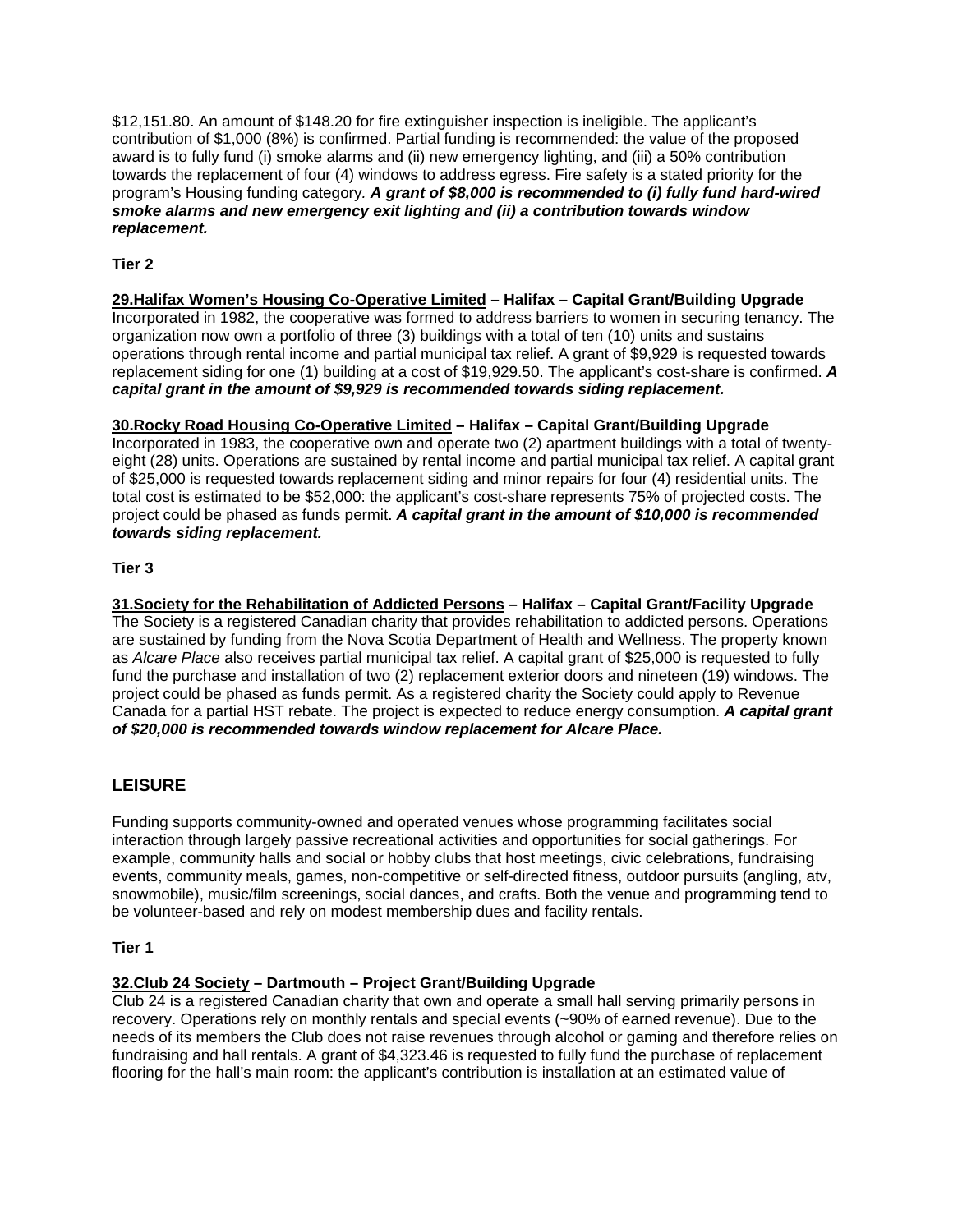\$2,300<sup>3</sup>. As a charity the Club can apply to Revenue Canada for a partial HST rebate. As stated in the program Guidebook (p.7) interior renovations, including flooring, are of lower funding priority: an award is recommended based on the Club's self-reliance on earned revenues and limitations on fundraising. *A grant of \$4,000 is recommended for the purchase of materials for clubhouse interior upgrade.*

## **33.Meagher's Grant Volunteer Fire Department – Meagher's Grant – Capital Grant/Building Upgrades**

Incorporated in 1990 to provide volunteer firefighting services for the area, the society continues to support emergency services through renting the fire station portion of the premises to HRM Fire & Emergency Services (Station #36). The rental income from this lease sustains operations and as an active fire station the facility is tax exempt under the Assessment Act. The hall annexed to the fire station is open to the community for special events, leisure activities, meetings and room rentals (\$15-\$20/hr). Outdoor amenities include a playground, tennis court and basketball pad. A grant of \$19,737.58 is requested to fund 50% of the cost of re-siding the building; the other 50% has been secured from the federal government's New Horizons Program. Partial funding is recommended based on the applicant's limited financial capacity, affordability for users, and the effort demonstrated in securing non-municipal funding*.* The project could be phased as funds permit or funding sought from non-municipal sources. *A capital grant of \$10,000 is recommended towards re-siding the Meagher's Grant community hall.*

**34.Kiwanis Club of Eastern Passage/Cole Harbour – Dartmouth – Project Grant/Facility Upgrade** The local Kiwanis chapter of Eastern Passage/Cole Harbour was established in 1979 and provides general public access to the 6-acre park owned by the Club known as the *Morris Lake Beach and Park*. Club members support this venture through fundraising and project-specific grants or donations. HRM provides annual tax relief. The park features walking trails, a beach with a wharf for swimming and fishing, a boat launch, clubhouse and storage garage. A grant of \$3,875 is requested to fully fund minor repairs to the clubhouse and garage (skirting, small roof repairs, gutters). *A grant of \$3,875 is recommended to fully fund minor repairs to amenities located in Morris Lake Park, a public park owned and operated by the Kiwanis Club.*

**Tier 2**

#### **35.Canadian Mental Health Association: Halifax/Dartmouth Branch – Halifax/Dartmouth – Project Grant/Equipment**

The Association is a registered Canadian charity that promotes mental health. Operations are sustained by funding from the United Way and the Nova Scotia Department of Community Services with strong fundraising and non-recurring project grants. A grant of \$4,875 is requested to fully fund the purchase of twenty (20) computer tablets for use during *Among Friends* and the *Caring and Sharing Social Club* sessions: these clubs serve adults with moderate to severe mental illness. The Association's contribution of \$1,150 for a 2-year product warranty is confirmed. Funds issued under the Community Grants Program cannot be used for the purchase of items for personal ownership: the equipment can be loaned on a temporary basis or used on-site. As a registered charity the applicant can apply to Revenue Canada for a partial HST rebate. An introduction to technology may help reduce social isolation and the loan of equipment addresses affordability for participants. *A one-time grant of \$3,000 is recommended towards the launch of a new technology-based social program for mental health consumers.*

Note: This application was re-assigned from the Diversity & Inclusion category based on the project's alignment with this sector's funding priorities to "encourage social interaction through largely passive recreational activities and opportunities for social gatherings" (Guidebook, p.17). The tablets are not adaptive or equipped with specialized software or content.

#### **36.Wellington Fletcher's Lake Station House Community Hall – Wellington – Capital Grant/Building Upgrade**

The former Wellington Fletcher's Lake Fire Department owned and operated a volunteer fire service until 2010. The hall annexed to the fire station now serves as a community hall while the fire bay is leased to

<span id="page-15-0"></span><sup>&</sup>lt;sup>3</sup> Third party quote provided with the application.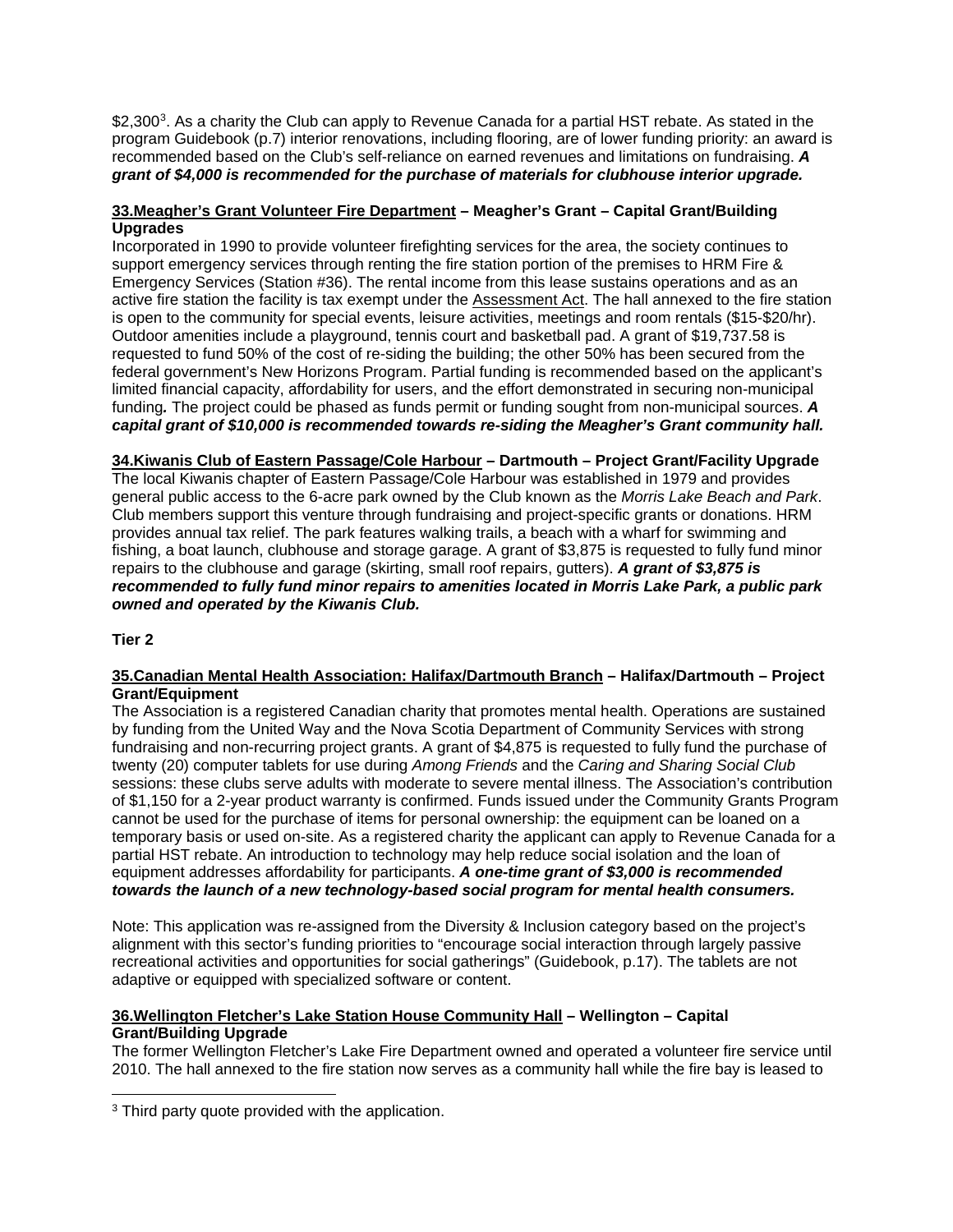HRM Fire & Emergency Services. Because the property houses an active fire station it is exempt under the Assessment Act. The hall's operations are sustained by the lease agreement with the Municipality, bar sales, and facility rentals. A capital grant of \$25,000 is requested to fund assorted facility upgrades: new windows, siding, an awning, and painting window trim totaling \$26,511.32. The project cost is a function of multiple items and work could be phased as funds permit. Partial funding is recommended toward window replacement to reduce energy consumption. *A capital grant of \$10,000 is recommended towards replacement windows.*

# **RECREATION**

Grants to support an expansion of community-based opportunities for the public to engage in physical activity with a focus on entry level (non-elite) programs and affordability. Priority outcomes include the provision of amenities in under-serviced communities and programs for children and youth.

## **Tier 1**

## **37.Halifax Cycling Coalition – Halifax – Project Grant/Public Education**

Incorporated in 2008, the Coalition promotes safe cycling through events, education, and advocacy. The society relies on government grants and membership dues. A grant of \$5,000 is requested towards the production of an illustrated free booklet with information on road safety techniques with the aim of increasing rider confidence. The total estimated cost is \$16,119 including printing. The product is to be available online and distributed at local events. Partial funding for professional fees – a graphic designer/illustrator – is recommended. *A grant of \$5,000 is recommended towards graphic design fees in the production of a safety handbook for cyclists.*

## **38.Water Ski Wakeboard Nova Scotia – Dartmouth - Project Grant/Facility Upgrade**

The society promotes the development of the sport of water skiing and wakeboarding for both recreational and competitive participants. The primary source of income is membership dues supplemented by course fees, non-recurring grants and fundraising. The society has launched an adaptive program for persons with a disability, *SkiAbility*, and operates out of the *Morris Lake Park and Beach*. A grant of \$5,000 is requested towards the purchase of materials for the construction of railings on the wharf as a safety precaution and a shelter affixed to the shipping container used for equipment storage. The applicant's contribution is in volunteer labour and any applicable building permit fees. *A grant of \$2,500 is recommended to purchase materials for upgrades to a floating wharf.*

Note: Prior funding to the society for the purchase of adaptive equipment was awarded under the Diversity & Inclusion category: this year's application has been reviewed under the Recreation category because the nature of the project is not exclusive to persons with a disability.

#### **Tier 3**

## **39.Dartmouth Curling Club – Dartmouth – Capital Grant/Facility Upgrade**

Founded in 1936 and incorporated in 1987 the Dartmouth curling club has an established presence in the sport. The Club own and operate a rink in Dartmouth and operations are sustained by membership dues, events, facility rentals, and partial municipal tax relief. To reduce annual operating costs the Club has invested in energy efficiency upgrades and repaired the building's roof and foundation. A capital grant of \$25,000 is requested towards a replacement "chiller" system costing \$46,000. The Club's cost-share is confirmed. *A capital grant of \$25,000 is recommended towards a replacement refrigeration system for the Dartmouth Curling Club facility.*

#### **40.PAC Autism Nova Scotia Society – Provincial - Project Grant/Equipment**

The Society is a registered Canadian charity that provides support services to persons with Autism and their caregivers. Revenues comprise service fees, donations, government grants and fundraising. The Society receive partial HRM tax relief. In response to current COVID-19 health measures, the Society plan to modify their annual summer camp program by increasing the number of venues and reducing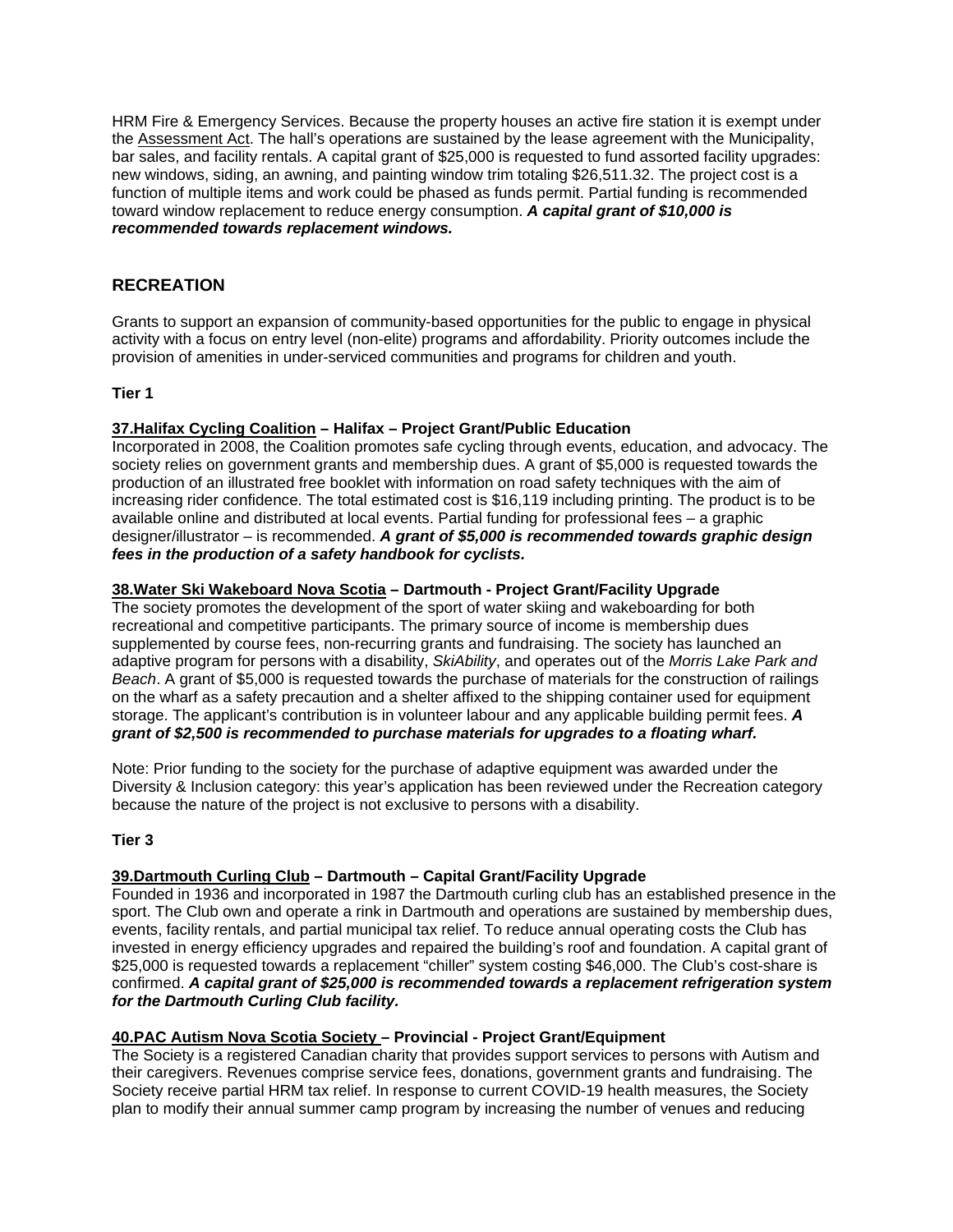participants accommodated per session. Adapted office space will be used in Halifax, Bedford, and an unconfirmed location in Dartmouth. A grant of \$5,000 is requested towards unspecified costs associated with this initiative but the only eligible expenditure is equipment. As stated in the program guide, small items such as toys and office equipment are lower priority outcomes and are evaluated on a case-bycase basis (p.13). The value of the recommended grant is towards non-adaptive exercise equipment (mats, small trampoline, balls) that can easily be transported between locations and/or stored on-site. *A grant of \$2,000 is recommended towards the purchase of exercise equipment for summer camps serving persons with Autism.*

Note: This application was re-assigned from the Diversity & Inclusion category because the equipment is not specialized/adaptive.

#### **41.Shubenacadie Canal Commission – Dartmouth – Project Grant/Facility Upgrade**

The Commission is a registered Canadian charity that provides stewardship of *Shubenacadie Park*, owned by the Nova Scotia Department of Lands & Forestry. Operations are sustained by a provincial operating grant and the property has not been assessed as taxable. A grant of \$5,000 is requested to repair a wharf that is heavily used by the public, at no cost, for kayak and canoe entry to the canal and lakes. The total cost for labour and materials is \$6,700. Although the wharf is not removed in the offseason due to a lack of storage, the structure can be moved. *A grant of \$5,000 is recommended for the replacement of a public wharf.*

#### **PRIOR FUNDING**

If approved, the following twelve (12) organizations listed in alphabetical order have not received funding under the Community Grants Program and are considered 'new' to the program:

Association of Health Sciences Archives and Museums of Nova Scotia; Bedford Leisure Club; Dartmouth Curling Club; Genealogical Association of Nova Scotia; Halifax Cycling Coalition; Historical Society of Fall River and Windsor Junction; Kiwanis Club of Eastern Passage/Cole Harbour; Lake Echo Fellowship Baptist Church; PAC Autism Nova Scotia Society; ScotianAires Barbershop Harmony Society; Society for the Rehabilitation of Addicted Persons; Trustees of Brunswick Street Church.

Those organizations recommended for funding in 2020 that have received a municipal grant under the Grants & Contributions portfolio in the prior four years (2016 to 2019) are listed below in Table 2.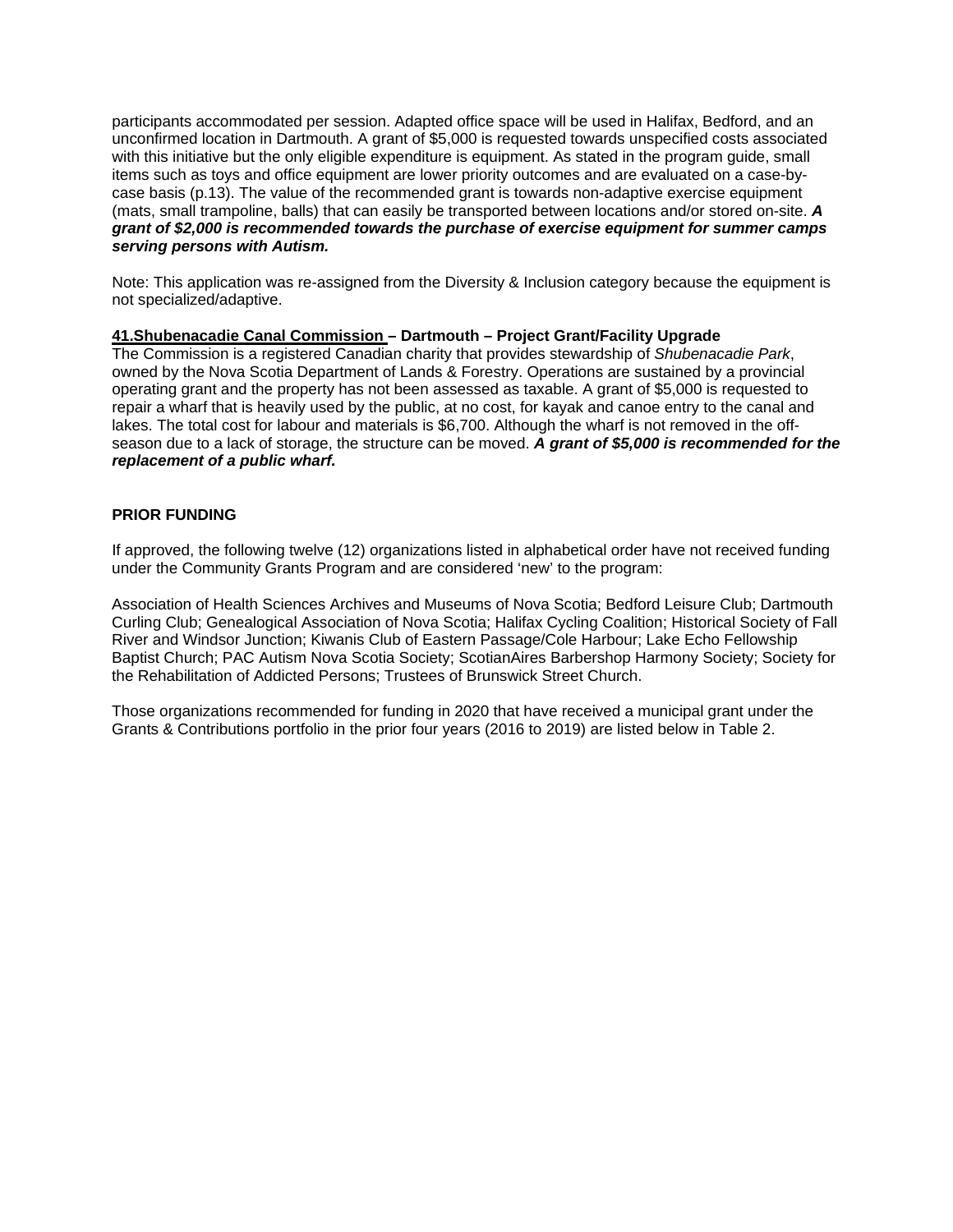| Table 2. Prior Funding for the 4-Year Period 2016 to 2019                                                             |         |                      |          |                      |                                                           |  |  |
|-----------------------------------------------------------------------------------------------------------------------|---------|----------------------|----------|----------------------|-----------------------------------------------------------|--|--|
| <b>Name</b>                                                                                                           | 2016    | 2017                 | 2018     | 2019                 | <b>Other</b>                                              |  |  |
| Canadian Mental Health<br>Association: Halifax/Dartmouth<br><b>Branch</b>                                             |         | \$20,000             |          |                      |                                                           |  |  |
| Chezzetcook & District Lions Club                                                                                     |         |                      |          | $\overline{$12,000}$ | <b>Tax Relief</b>                                         |  |  |
| Deep Water Church                                                                                                     |         | \$20,000             |          | \$15,000             | Tax Exempt by<br>Legislation                              |  |  |
| Halifax Peninsula Housing<br>Co-Operative Limited                                                                     |         | \$12,000             |          |                      | <b>Tax Relief</b>                                         |  |  |
| <b>Halifax Transition House</b><br>Association                                                                        |         |                      | \$25,000 |                      | <b>Tax Relief</b>                                         |  |  |
| Halifax Women's Housing<br>Co-Operative Limited                                                                       |         | \$14,800             |          |                      | <b>Tax Relief</b>                                         |  |  |
| JRG Society for the Arts                                                                                              |         |                      |          | \$5,000              |                                                           |  |  |
| Kabuki Housing Co-Operative<br>Limited                                                                                |         | $\overline{$10,000}$ |          |                      | <b>Tax Relief</b>                                         |  |  |
| Meagher's Grant Volunteer Fire<br>Department                                                                          | \$9,000 | \$5,000              |          |                      | <b>Tax Relief</b>                                         |  |  |
| Nova Scotia Society for the<br>Prevention of Cruelty                                                                  |         |                      |          | \$5,000              | <b>Tax Relief</b>                                         |  |  |
| Old Burying Ground Foundation                                                                                         | \$5,000 | \$5,000              | \$5,000  |                      | Tax Exempt by<br>Legislation                              |  |  |
| Parish of St. George's Anglican<br>Church                                                                             |         |                      |          | \$25,000             | Tax Exempt by<br>Legislation                              |  |  |
| Petpeswick Yacht Club                                                                                                 |         |                      |          | \$5,000              | <b>Tax Relief</b>                                         |  |  |
| Rocky Road Housing Co-Operative<br>Limited                                                                            |         |                      |          | \$25,000             | <b>Tax Relief</b><br>Less than Market Value<br>Land Lease |  |  |
| Royal Canadian Legion<br>Eastern Marine Branch #161: Nova<br>Scotia & Nunavut Command of the<br>Royal Canadian Legion |         | \$10,000             | \$17,000 |                      | Tax Exempt by<br>Legislation                              |  |  |
| Urban Farm Museum Society of<br>Spryfield                                                                             |         |                      | \$3,500  | \$5,000              | <b>Tax Relief</b>                                         |  |  |
| Waterski Wakeboard Nova Scotia                                                                                        |         |                      | \$1,600  |                      | Tax Relief (Sport Nova<br>Scotia)                         |  |  |
| Wellington Fletcher's Lake Station<br><b>House Community Hall</b>                                                     |         |                      | \$5,000  | \$5,000              | Tax Exempt by<br>Legislation                              |  |  |

## **Table 2. Prior Funding for the 4-Year Period 2016 to 2019**

## Note to Table 2.

This list excludes organizations in receipt of municipal discretionary funding received under the *District Activity/Capital Fund*, a municipal multi-year event or operating grant, or a project-specific municipal contribution agreement.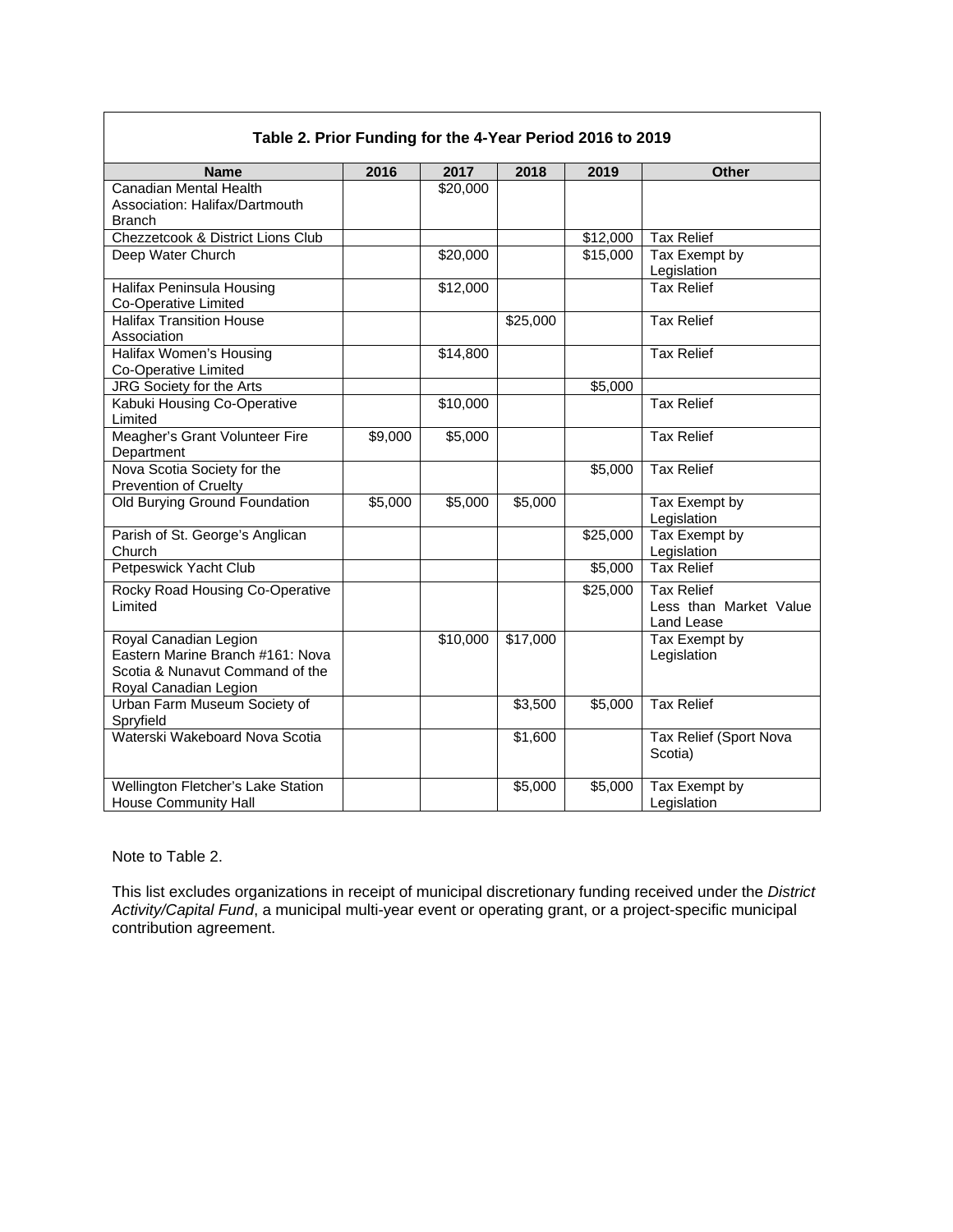# **Applications Not Recommended for Funding: 2020 Community Grants Program**

# **Arts & Crafts**

## **42.Anchor Archives Regional Zine Project Society**

A grant of \$5,000 requested towards (i) a feasibility study costing \$12,000 and (ii) legal fees, an internal governance review, a building inspection and environmental assessment costing \$7,750 to determine the feasibility of purchasing a privately-owned commercial property. Of the combined total of \$19,750 the applicant's proposed contribution of \$1,250 represents ~6% of combined costs, some of which are considered to be a Purchaser's due diligence. Provincial funding in the amount of \$3,000 and \$10,000 in federal government funding is confirmed. The scope of work could be reduced or phased as funds permit.

Note: In 2019, a joint application for \$25,000 from the Inkstorm Screenprinting Society and Anchor Archives Regional Zine Project Society towards a property purchase was declined due to a lack of demonstrated sustainability. In 2020, Inkstorm Screenprinting Society has applied for a project grant.

#### **43.Atlantic Filmmakers Co-Operative Limited**

AFCOOP is a professional arts organization in receipt of government operating funding including HRM's Interim Grants to Professional Arts Organizations Program (operating and project grants). A grant of \$5,000 is requested towards the purchase of assorted film processing equipment, safety equipment, and miscellaneous items (containers, small tools). As a professional arts organization the applicant could make these purchases under a municipal operating grant. The project does not qualify as a capital grant under the Community Grants Program. Funding for equipment is also available to some professional arts organizations (for example, film, media arts) from federal funding sources.

## **44.Society for Art Presentation (Centre for Art Tapes)**

The Centre for Art Tapes is a professional arts organization in receipt of government operating funding, including HRM's Interim Grants to Professional Arts Organizations Program (operating and project grants)*.* A capital grant of \$25,000 is requested to purchase multiple items (computers, software, licenses). The application does not meet the requirements for a capital grant: "large or specialized equipment costing over \$5,000 per unit" (Guidebook, p.7).

#### **45.Halifax Makerspace Society**

The Society requests a capital grant of \$22,857 to fully fund the purchase of a full spectrum PS36 laser cutter and accessories. While recognizing the Society provides a niche service to artists, hobbyists, nonprofit and business organizations the submission would be strengthened by a demonstrated effort to raise some share of costs from members and/or non-municipal sources.

#### **46.Heartwood Centre for Community Youth Development**

A grant of \$5,000 requested towards an evaluation of *HeART*, a "therapeutic recreation approach" to youth mental health using art and mindfulness activities to encourage the development of resiliency. The relationship between the developer of this program and the society is unclear in terms of copyright and sustainability.

Note: This application was re-assigned from the Leisure category due to the arts-based nature of the program.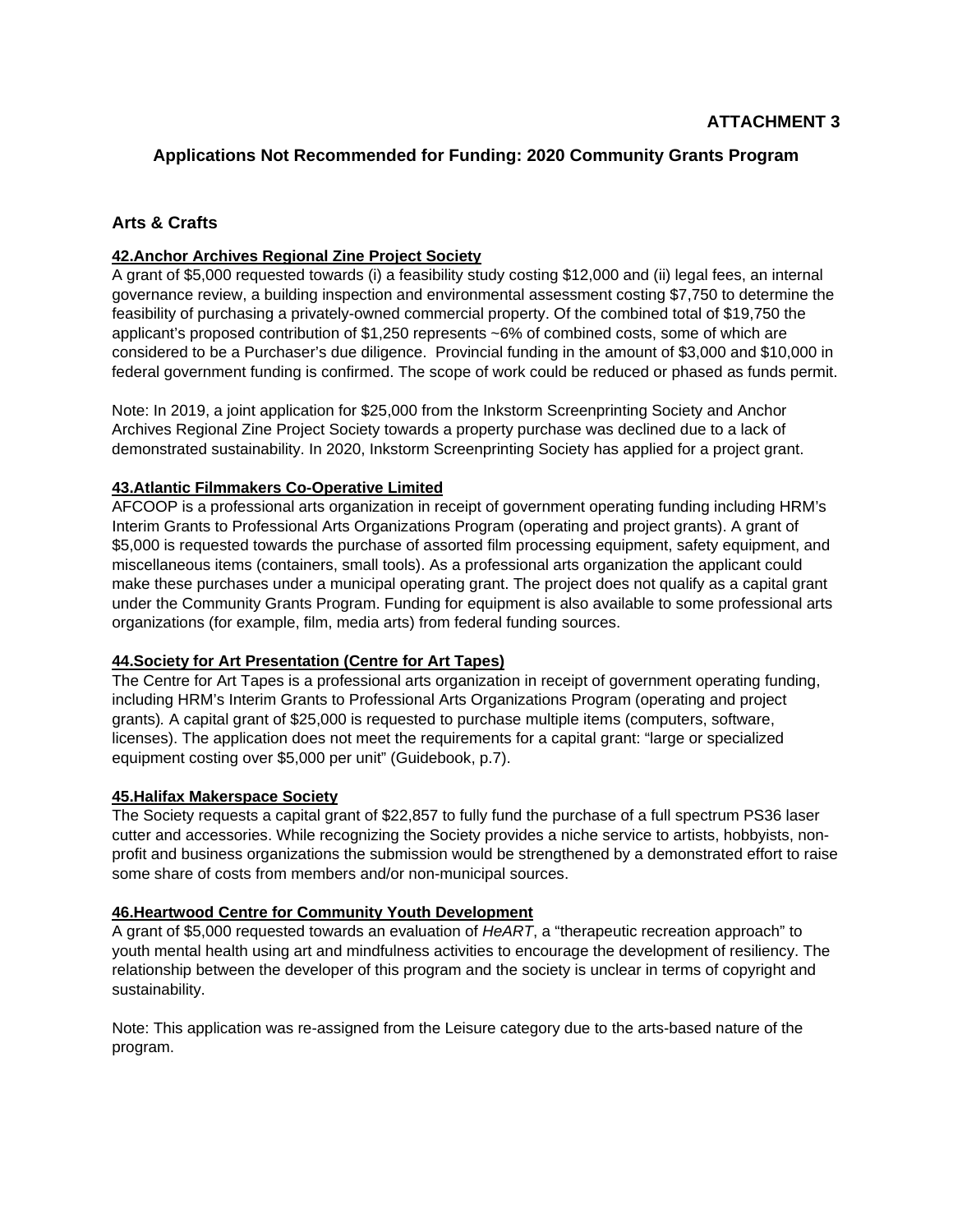#### **47.Latispanica Cultural Association**

In preparation for an event to be held at the Halifax Regional Library during *Latin Heritage Month*, October 2020, the Association applied for a project grant of \$3,500 towards the cost of HRM facility rental for rehearsals, the purchase of costumes, accessories and alterations, marketing, supplies, and food. The majority of expenses are ineligible or low in program funding priorities.

#### **48.Unicorn Theatre Society**

A grant of \$2,800 requested towards creating a self-recorded compact disc of children performing Broadway music. The financial information provided suggests an ability to self-fund.

## **Diversity & Inclusion**

#### **49.Home of the Guardian Angel**

A grant of \$4,302.25 is requested to fully fund the re-print of updated self-promotional and program brochures, web site updates, and the purchase of a domain name. The financial information provided in the application suggests there is an ability to self-fund.

#### **50.Lake District Recreation Association**

A capital grant of \$6,072 is requested to fully fund the purchase and installation of automated door openers for two (2) washrooms. The application does not meet the requirements for a capital grant: each item costs less than \$5,000 per unit (Guidebook, p.7). The Association's financial information indicates an ability to self-fund.

Note: this application was re-assigned from the Leisure funding category as per the program guidelines which state "Organizations seeking facility accessibility upgrades or adaptive equipment for persons with a disability should make application under the Diversity & Inclusion category" (Guidebook, p.17).

## **51.Wee Care Developmental Daycare Centre**

A capital grant of \$25,000 is requested towards construction of an enhanced playground. The projected total cost is \$302,776.80 of which the society has raised \$11,800 in donations. With only ~4% of funding confirmed the project appears to be in the conceptual/formative stage and construction is unlikely to be completed in 2020. Also, the Community Grants Program does not fund leasehold improvements. Although the Centre own the building, they do not own the land. A joint application with the property owner, a registered Canadian charity, is required. Confirmation of the duration of any land lease or license agreement at this location would also strengthen the application in terms of a return on any investment of public funding. Written feedback will be provided to the applicant to guide any future application for municipal funding.

## **Environment**

## **52.Halifax Brewery Farmers Market**

A grant of \$5,000 is requested towards the purchase and installation of a walk-in chiller and shelving. The review requires a copy of the applicant's Articles of Incorporation to establish the non-profit status of the cooperative. The charity registration number provided in the application cannot be located on Revenue Canada's online database.

## **53.MusGo Rider Co-Operative Limited**

A capital grant of \$25,000 is requested towards the purchase of an electric vehicle to be used for community transit services. The project also includes the purchase and installation of two (2) charging stations to be installed on the cooperative's property in Porter's Lake. The quotes provided do not include any wheelchair accessibility fit-up or adaptive aids. The staff review concludes that given the reduction in public transit services in 2020 due to the COVID-19 pandemic it is anticipated that ridership will be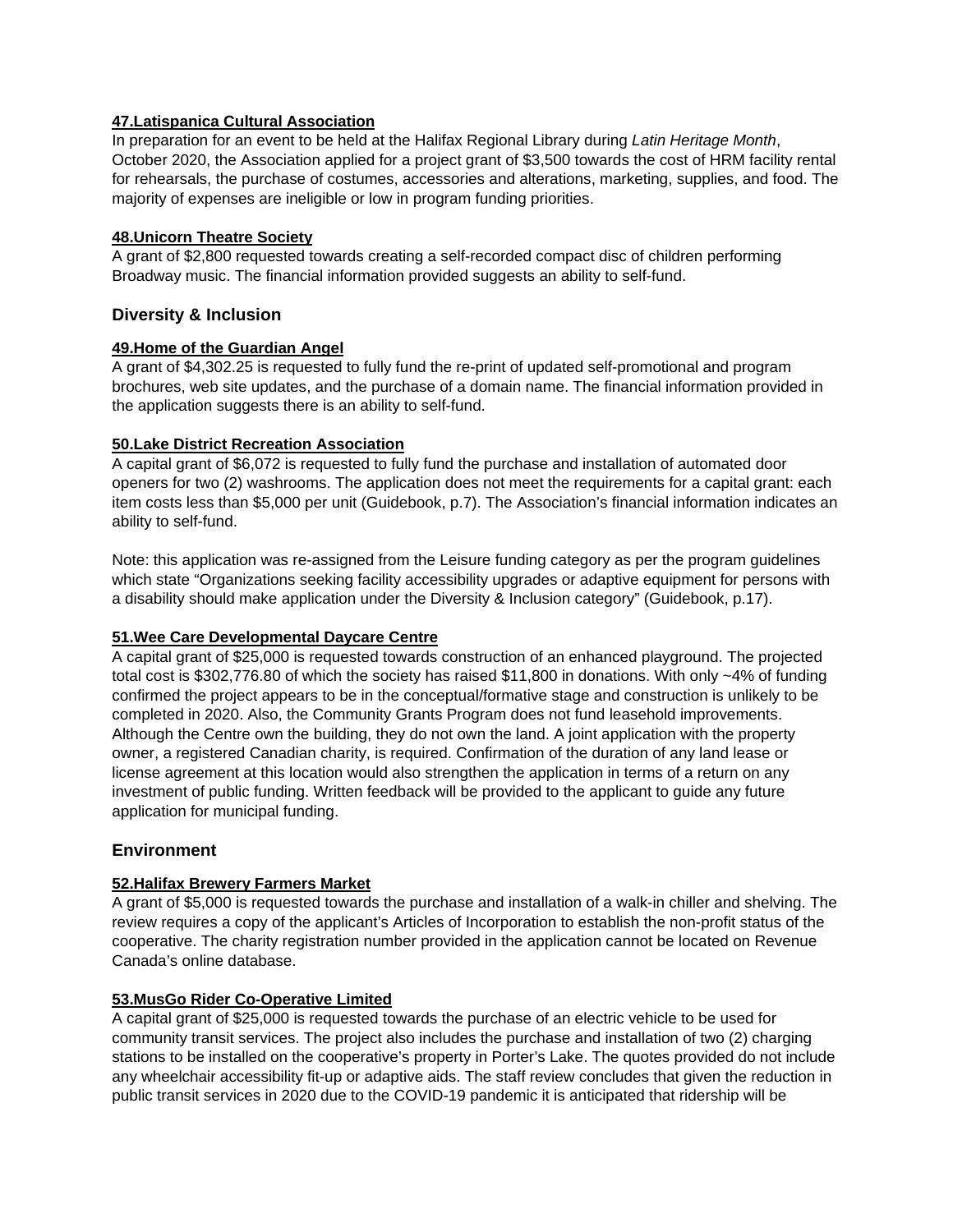constrained. Hence, the application will be referred to the 2021 program. Fleet expansion has implications in the cost of HRM's annual operating subsidy (Halifax Transit) and the cooperative is to receive \$200,000 from the Municipality in 2020 towards the purchase of vehicles to expand their service in the Porters Lake area.

## **54.Sierra Club Canada Foundation**

The Sierra Club is a national public foundation that promotes the protection of the natural environment. A grant of \$5,000 requested to fully fund the production of a video to expand the reach of an existing *Watch for Wildlife* program into New Brunswick and other Maritime provinces. This is an existing program and expansion outside HRM is not a funding priority.

## **55.Williams Lake Conservation Company Society**

A request for \$770 to fully fund a water quality test on Williams Lake and Colpitt Lake. The Society has conducted testing on annual basis for 10 years; the project is essentially a recurring expenditure.

# **History**

# **56.Nova Scotia Sports Hall of Fame**

A grant of \$5,000 requested towards development of a mobile application**.** Community museums eligible for consideration under Administrative Order 2018-010-ADM may apply for project funding up to \$5,000 under HRM's Interim Community Museums Grants Program: the application deadline for this program was January 31, 2020. The applicant will be referred to the 2021 Community Museums Grants Program.

# **57.Old School Gathering Place Co-Operative Limited**

A capital grant of \$25,000 is requested to fully fund painting and minor repairs and/or replacement of wooden windows throughout the former school building, a registered heritage property. The project could be phased as funds permit and/or funding from non-municipal sources sought. Heritage Planner approval was not included with the submission if original windows are to be replaced (Guidebook, p.16).

# **HOUSING**

# **58.YWCA Halifax**

A capital grant in the amount of \$17,046 is requested to fully fund the replacement of kitchen cabinetry, kitchen sink and fixtures in a facility serving single mothers. Interior renovations (interior doors, ceilings, floors, stairs, cabinetry, moldings etcetera) are lower priority under the Community Grants Program (Guidebook, p.7).

# **LEISURE**

## **59.PBJ Design Society**

A grant of \$2,980 is requested towards a one-time online event, a "virtual dinner" promoting healthy eating for food insecure university students. A majority of expenses are ineligible for funding (wages, administration, food, *Zoom* subscription, transportation). The impact of the project cannot be demonstrated, and the Community Grants Program does not fund events (Guidebook, p.13).

## **60.Royal Canadian Legion: Waverley Dieppe Branch #90**

A capital grant of \$16,652.76 is requested to purchase and install four (4) heat pumps in the Legion hall at a total cost of \$17,652.76. The request is essentially for full municipal funding given that the applicant's cost-share (\$1,000) could be recovered through a partial HST rebate. No explanation was provided as to eligibility for funding under the provincial Legion Capital Assistance Program or any energy efficiency rebate. Further, the application was submitted under the same charitable number as the Royal Canadian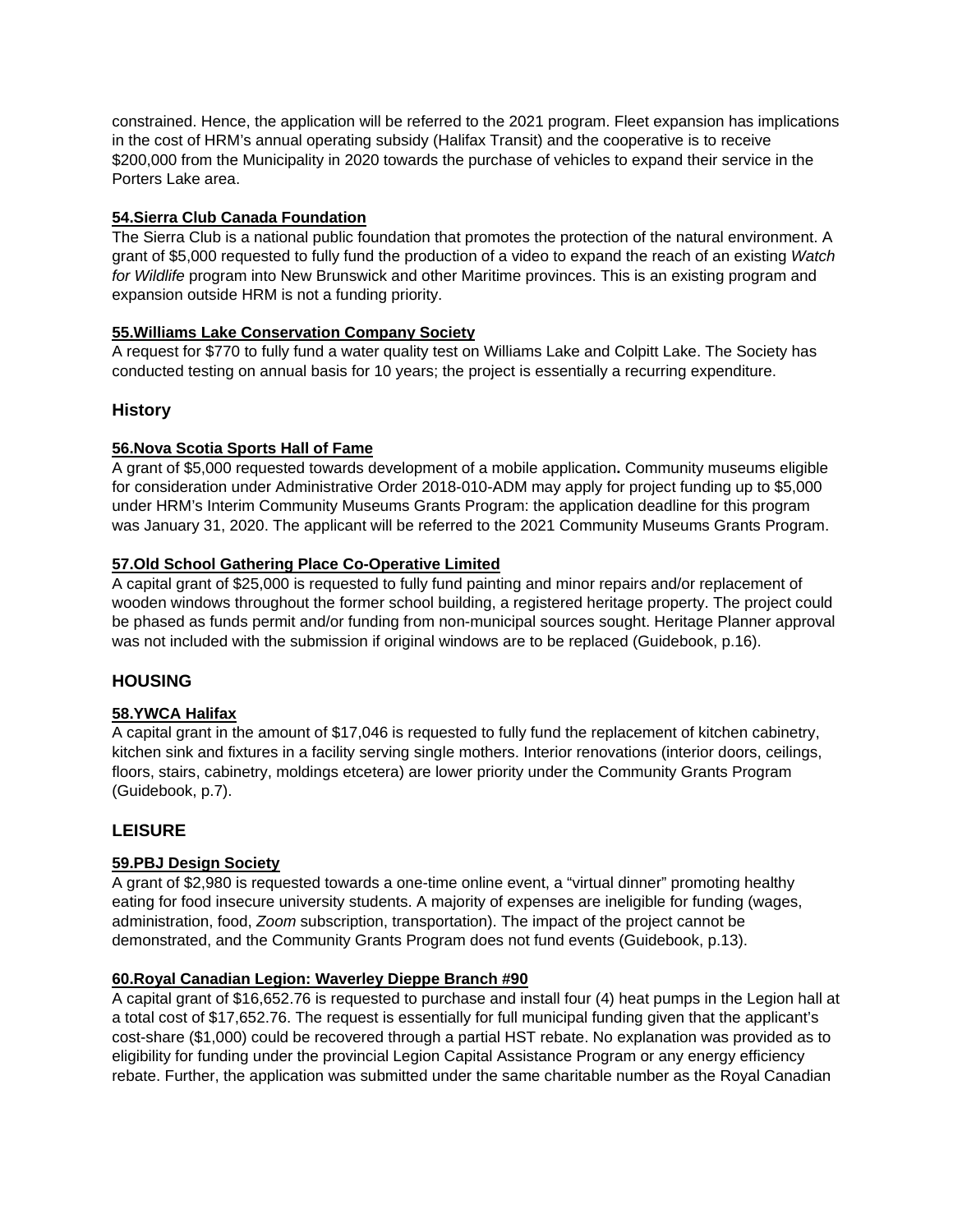Legion: Marine Branch #161: preference has been given to the Gaetz Brook branch based on the program's funding priority – public safety in relation to potable water.

#### **61.Spryfield Community Market Society/St. Paul's Family Resource Institute**

A grant of \$4,700 is requested to fully fund (i) the purchase of an unspecified number of replacement tables and (ii) the installation of an automatic door opener for St. Paul's Church hall. With respect to furnishings, these are a lower priority item (Guidebook, p13) and both the Farmer's Market and the Institute might consider cost-sharing given revenues are derived from table rentals to market vendors and the use of this equipment for hall rentals. Neither party is the owner of the property and therefore funding for the accessibility upgrade is ineligible for consideration (Guidebook, p.13).

# **62.St. Margaret's Bay Community Enterprise Centre**

A project grant of \$5,000 is requested for "technical support" for the "*Discover St. Margaret's Bay*" web site, newspaper advertisements, and printed promotional materials. The primary focus of the web site is tourism, attracting new residents, and business development and as such the project the project is not well aligned with the Community Grants Program's focus on social development or the Leisure category's funding criteria.

#### **RECREATION**

#### **63. Arthur Kidston Memorial Camp**

A grant of \$3,600 is requested toward the purchase of assorted commercial-grade appliances (juice dispenser, toaster etc) for the campground dining hall. This type of equipment is considered lower priority and assessed on a case-by-case basis within the context of an applicant's ability to self-fund (Guidebook, p.13).

#### **64.Cheema Aquatic Club**

A capital grant of \$25,000 is requested towards replacement of the clubhouse septic system. The total estimated cost is \$52,700 and the Club's contribution of \$15,000 is confirmed. The land is owned by the Nova Scotia Department of Lands & Forestry; the Community Grants Program does not fund leasehold improvements (Guidebook, p.13). The society will be referred to provincial government sport funding programs. For example, the *Recreation Facility Grant Program* administered by the Nova Scotia Department of Communities, Culture and Heritage.

#### **65.Dartmouth Dragon Boat Association**

A grant of \$4,933.94 Is requested to purchase twenty-five (25) paddles and a custom paddle storage rack. No explanation was provided for need to purchase this equipment from sources outside Nova Scotia or Canada which increases the cost of shipping and incurs duty or for the selection of higher-priced paddles.

#### **66.Deanery Project Co-Operative Limited**

A capital grant of \$20,253 is requested to fully fund the construction of two (2) storage sheds for storing canoe and camping equipment that may be donated by Heartwood Centre for Community Youth Development. The terms of the conditional donation to the cooperative are unstated. The project could be phased as funds permit, temporary storage considered on-site, in cooperation with other non-profit organizations in the vicinity, or using an off-season self-storage rental.

#### **67.Halifax Nordic Ski Club**

A capital grant of \$15,000 is requested towards the purchase of an additional all-terrain vehicle and trail grooming equipment at the *Brunello Golf Course*. In 2018 and 2019 the Club received a combined total of \$23,000 in capital grants towards the purchase of trail grooming equipment. Future applications would be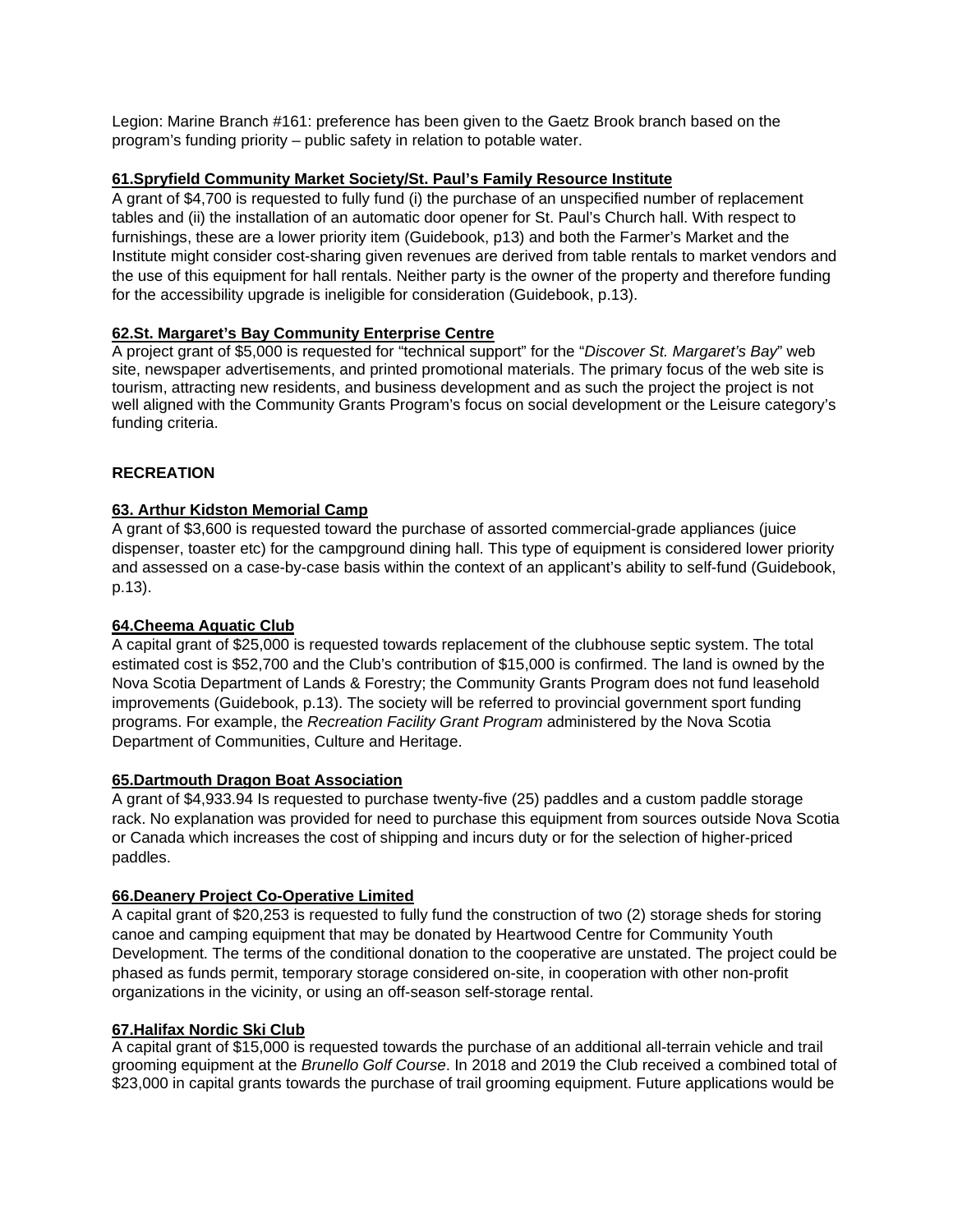strengthened through a demonstrated effort to secure funds from non-municipal sources and/or selfgenerated revenue and fundraising.

#### **68.Island Alliance**

A capital grant of \$24,493.10 is requested towards the purchase of an on- line *Vimeo* platform (\$20, 655.60), recording equipment (\$2,102.19), computer (\$1,953.85), and a "non-recurring specialized professional fee" (\$4,600) to support the development of hockey players in association with the *Andrews Sport Institute*[1,](#page-23-0) a registered business that operates out of the MacLauchlan Arena at the University of Prince Edward Island. The application contains items not considered capital expenditures. Based on the financial information provided the applicant's ability to proceed and the sustainability of operations cannot be demonstrated. Any alignment between the project and the Community Grants Program funding priorities is considered weak. The business-related affiliation also warrants further explanation.

## **69. Sack-A-Wa Canoe Club**

A grant of \$25,000 is requested towards the purchase and installation of a large-scale heating and ventilation system for the Club's new facility under construction. The Club's fundraising campaign of \$[2](#page-23-1)50,000 was not achieved<sup>2</sup> and subsequent to their application to the Community Grants Program they were awarded \$120,000 from the Sackville Landfill Compensation Fund (North West Community Council, June 22, 2020).

#### **70.Scottish Rite Charitable Foundation/Learning Centre for Halifax Incorporated**

A grant of \$2,299 is requested to fully fund the purchase of classroom furnishings: magnetic whiteboards costing \$2,104.48 and a table for \$195.49. The Centre provides tutoring to those students with difficulties (dyslexia) in "reading and writing and related scholastic skills". The Community Grants Program does not fund scholastic or vocational training (Guidebook, p.15) and furnishings are a lower funding priority (Guidebook, p.13).

#### **71.Sheet Harbour Chamber of Commerce**

A grant of \$25,000 is requested towards the purchase of floating docks as part of a marina development. The projected total cost of the project is \$380,000 and relies on government funding which was unconfirmed as of the date of application. In 2017, this project was awarded a capital grant towards the public recreation element (recreational boating/sailing) but the grant was forfeited in 2019 due to an inability to proceed. In 2019, an application for the same project was referred to the 2020 Community Grants Program to enable an evaluation of progress and sustainability. This year's application is for the same project, but the estimated cost has increased by \$25,663 to \$380,663 of which only 16% is confirmed. An ability to proceed could not be demonstrated and a determination needs to be made if this is an economic development project (not within the Community Grant Program's objectives) and/or which specific elements align with Recreation or Leisure funding priority outcomes. The project appears to be at the conceptual/developmental stage.

#### **72.Waverley Amateur Athletic Club**

A capital grant of \$20,000 requested towards the cost to purchase and install exercise equipment costing \$23,601.45 in *McDonald Sports Park*, a provincially owned asset. The WAAC had a long-term land lease agreement with the Nova Scotia Department of Lands & Forestry which was held-over pending negotiations with HRM with respect to the municipality assuming responsibility for a portion of the land for parking and a ballfield. The request is a repeat of the Club's 2019 grant submission which was declined. The Community Grants Program does not fund leasehold improvements, the value of grant requested is a function of multiple items and the large-scale equipment is fixed. In a letter dated June 21, 2019 the WAAC was referred to the Department of Communities, Culture & Heritage sport and recreation funding programs: a provincial grant to enhance a provincial asset may be more appropriate. This year's application does not provide an update on the status of a lease or license agreement with the Department

 $\overline{a}$ 

<span id="page-23-0"></span><sup>1</sup> [https://andrewshockey.ca](https://andrewshockey.ca/)

<span id="page-23-1"></span><sup>&</sup>lt;sup>2</sup> The Club raised approximately \$40,000 in cash and \$100,000 in in-kind materials and labour.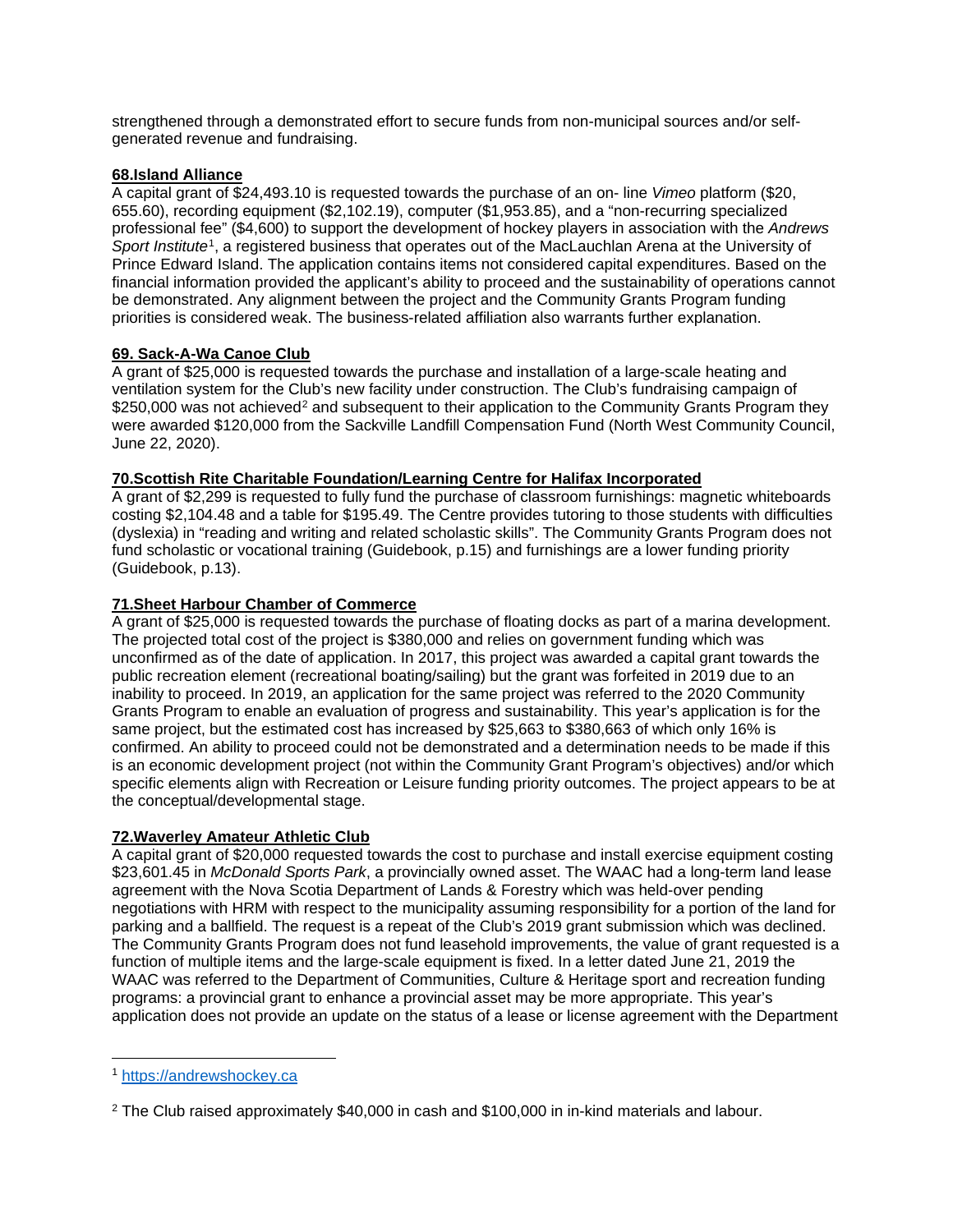of Lands & Forestry. Funding towards fixed assets located on government property would be more appropriately funded under a provincial departmental budget or a provincial grant program.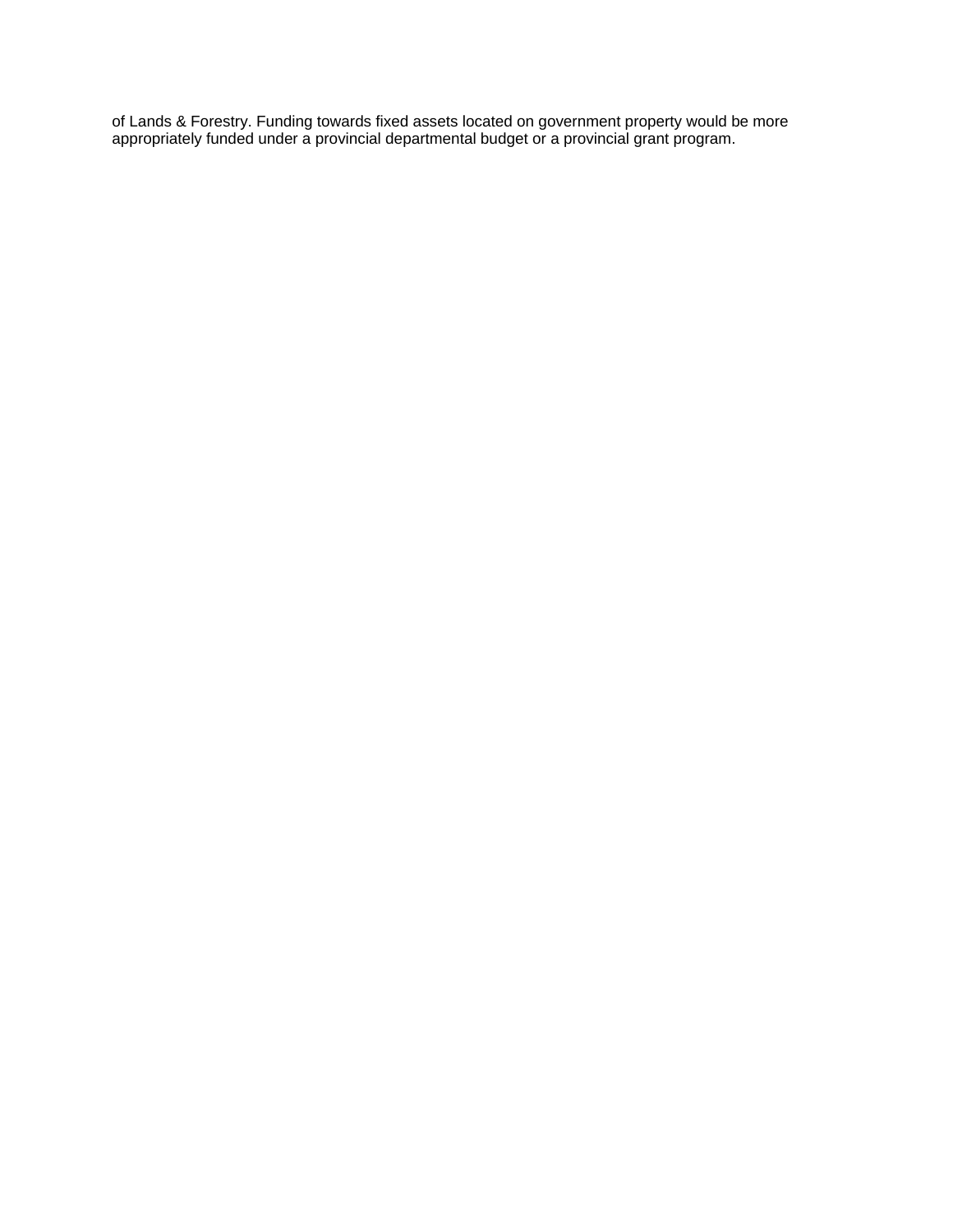# **Applications Ineligible for Consideration: 2020 Community Grants Program**

# **ARTS & CRAFTS**

## **73.Women's Health Organization International**

A project grant of \$5,000 is requested to fully fund the re-print of a self-published book on obstetric fistula. The application was late (May 17, 2020). Medical/health promotion is not a strong alignment with the Community Grants Program's funding priorities.

# **DIVERSITY & INCLUSION**

## **74.Bicycle Nova Scotia**

A grant of \$5,000 is requested to fully fund the purchase of two (2) handcycles to expand a *Tri-A-Ride Paracycling* program. The application is incomplete: no financial information was included with the submission. The applicant will be provided with written feedback (for example, the equipment cannot be purchased for personal ownership or exclusive use, storage, insurance, and what is the society's current inventory of these handcycles - do 2 bikes constitute a program?) The application would be strengthened by a cost-share, fundraising, or a demonstration of having sought non-municipal funding.

## **75.Conseil Communautaire du Grand-Havre**

A grant of \$5,000 is requested towards development of a mobile application. The organization is in default of the program's reporting requirements for a project grant (\$5,000) issued under the 2017 Community Grants Program.

## **76.Multiple Sclerosis Society of Canada: Atlantic Division**

A grant of \$5,000 is requested towards grants issued by the Society to individuals living with MS in the Atlantic region for specialized mobility equipment and home renovations. The program does not fund fundraising or indirect funding for private property (Guidebook, p.13).

## **77.Seniors Association of St. Margaret's Bay**

A grant of \$5,000 is requested for the expansion of the *Bay Rides* community transit service to enable seniors shopping and deliveries. Funds towards additional drivers is an operating cost and the applicant is not the operator (*Bay Rides* receives fund under the HRM Community Transit Grant Program).

# **ENVIRONMENT**

# **78.Beaver Bank Seniors Kinsac Association**

The Association requests a grant of \$5,000 to fully fund the purchase of a fountain and installation of water supply for beehives located in a community garden located at HRM's Beaver Bank Kinsac Community Centre. The project is a capital improvement to land not owned by the applicant and has implications in terms of water consumption - a recurring facility operating cost and replacement. The applicant will be referred to HRM Parks & Recreation.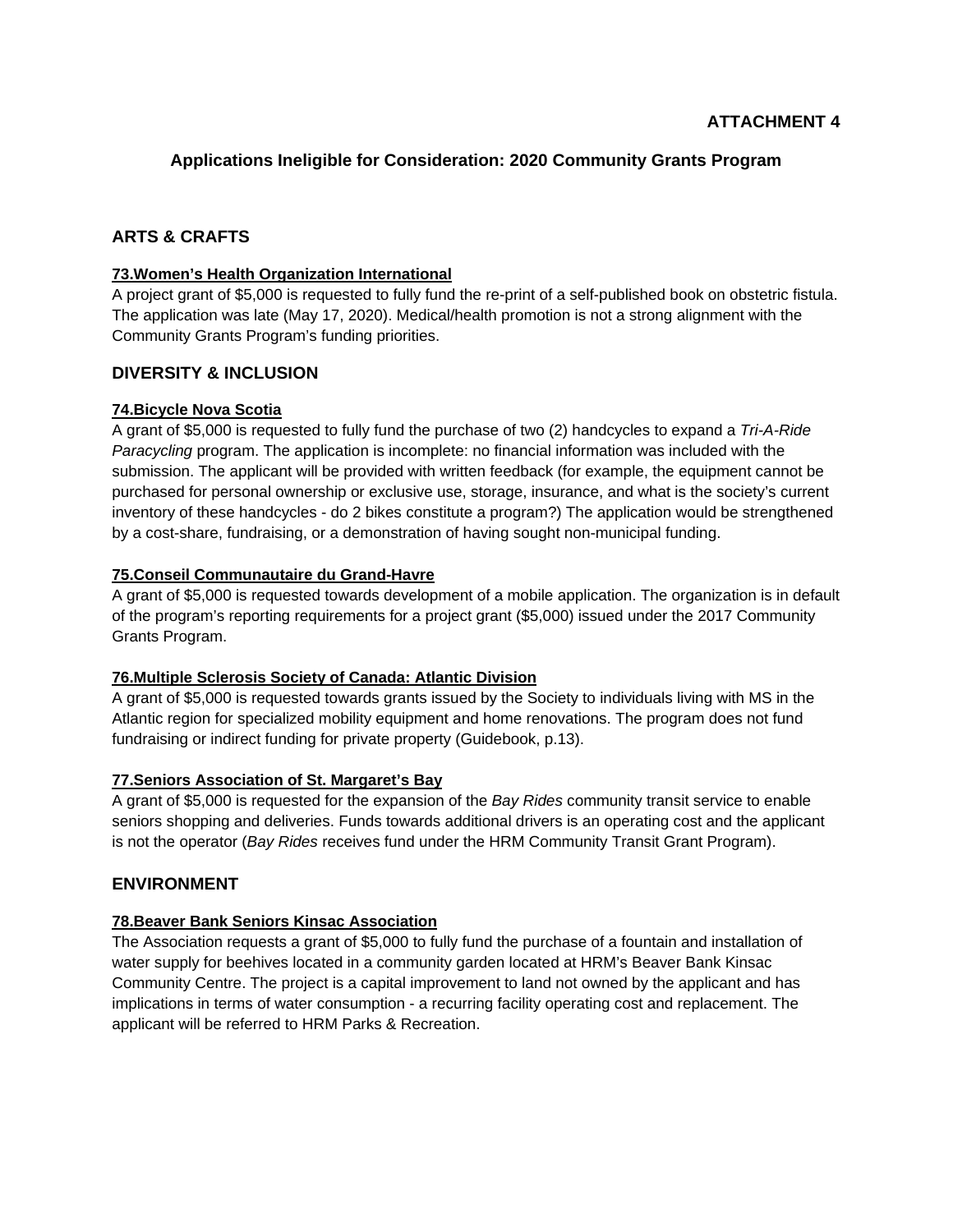## **79.Square Roots Food Services**

A grant of \$5,000 requested towards development of a mobile application for food tokens. The applicant is a registered company<sup>[1](#page-26-0)</sup> and does not meet the Community Grants Program's eligibility criteria. The application is incomplete, a financial statement was not included, and the application was late (May 17, 2020).

# **HISTORY**

## **80.Africville Heritage Trust**

A capital grant of \$25,000 is requested to fully fund the purchase of two (2) ride-on lawnmowers to enable the Trust to enter into a grounds-keeping contract with HRM Parks & Recreation for the abutting Africville Park. This is essentially a repeat of last year's request but with the addition of a third machine. In 2019, the Trust received a capital grant of \$11,850 to purchase one (1) lawn mower to service the grounds of the museum and is in default of the program's reporting requirements.

## **81.City of Halifax Non-Profit Housing Society**

A capital grant of \$25,000 is requested towards major restoration of the *James West House* (c.1859). The project is estimated to cost \$300,381. The application is incomplete: a financial statement was not included. The balance of funding is not stated. Therefore, an assessment of the applicant's ability to complete the project, or a major portion, could not be confirmed by the review. Further, Heritage Planner approval was not included with the application (Guidebook, p.16) and some elements proposed may constitute substantive alterations that require Council approval. The applicant will be asked to follow-up with HRM Planning & Development staff and may elect to re-apply to the 2021 Community Grants Program.

## **82.Cole Harbour Rural Heritage Society**

A capital grant of \$9,000 is requested for window and shingle repairs to the *Harris House,* a registered heritage building. The organization is in default of the program's reporting requirements for a capital grant in the amount of \$9,705 issued under the 2019 Community Grants program for assorted repairs to the *Carriage Shed* and *Harris House*.

## **83.Local Council of Women: Halifax**

A capital grant of \$25,000 is requested for exterior painting of the *George Wright House* (c.1902), a municipally registered heritage property. The application is incomplete: a financial statement and Heritage Planner approval were not included with the application (Guidebook, p.16).

## **LEISURE**

 $\overline{a}$ 

## **84.Akoma Holdings Incorporated**

A capital grant of \$17,092.74 is requested to fully fund the purchase and installation of a generator, pad and fencing for the *Henry Bauld Centre*. The application form is incomplete, and a financial statement

<span id="page-26-0"></span><sup>1</sup> A Community Interest Company is not recognized under the Community Grants Program. The program Guidebook p.3 lists those forms of incorporation eligible to apply.